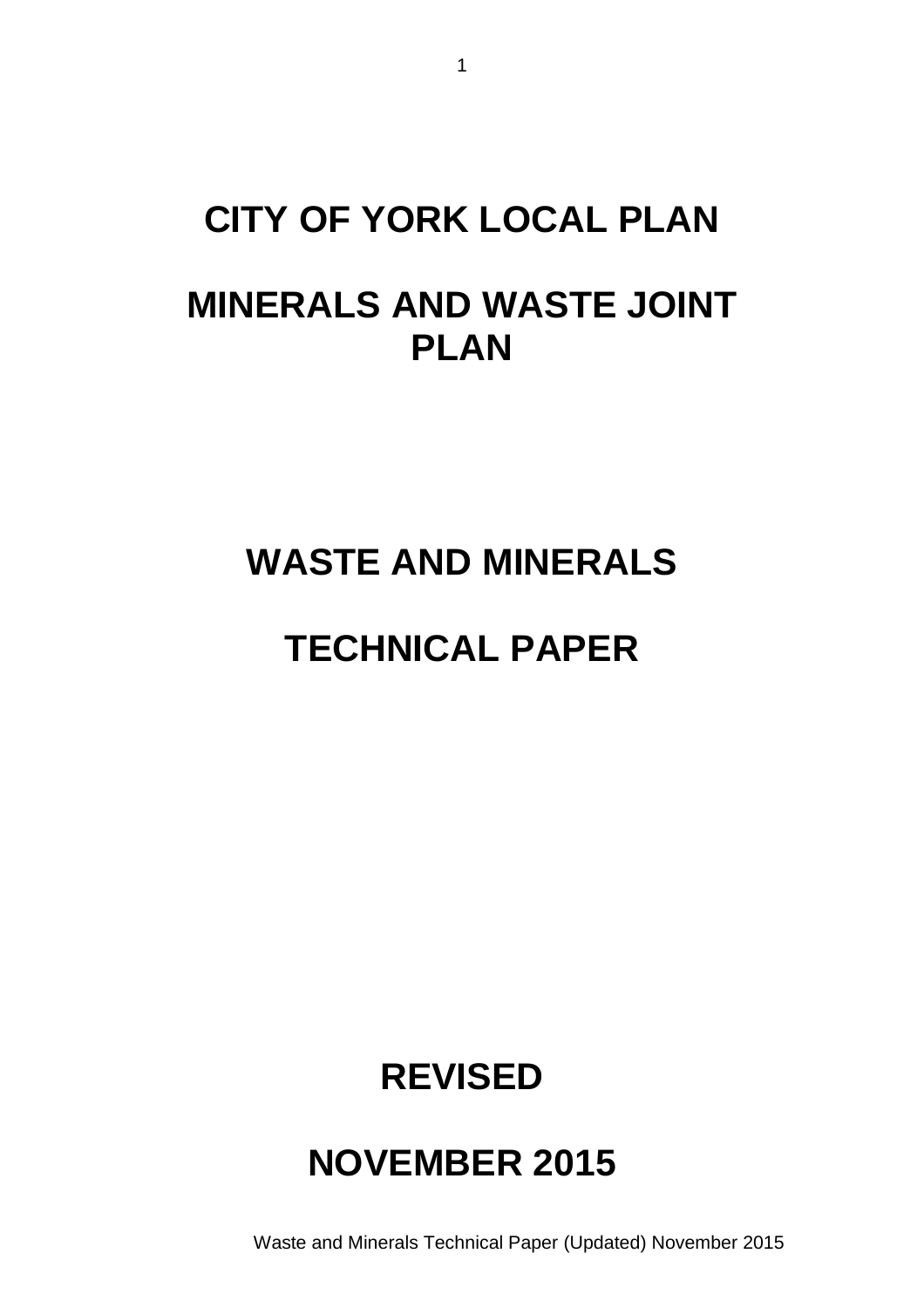### **CONTENTS**

|                  |                                            | Page |
|------------------|--------------------------------------------|------|
| 1.               | <b>Introduction</b>                        | 3    |
| 1.1              | <b>Purpose of Technical Paper</b>          | 3    |
| 1.2              | <b>Current position of the Local Plans</b> | 4    |
| 2.               | Waste                                      | 6    |
| 2.1              | <b>Policy Context</b>                      | 6    |
| $2.2\phantom{0}$ | <b>Waste Information</b>                   | 10   |
| 2.3              | <b>Waste Arisings and Deposits</b>         | 11   |
| 2.3              | <b>Waste Management Facilities</b>         | 17   |
| 2.4              | <b>Waste Movements</b>                     | 17   |
| 2.5              | <b>Future Waste Management Needs</b>       | 18   |
| 3.               | <b>Minerals</b>                            | 25   |
| 3.1              | <b>Policy Context</b>                      | 25   |
| 3.2              | <b>Mineral Resources</b>                   | 27   |
| 3.3              | <b>Future Minerals Requirements</b>        | 31   |
| 4.               | <b>Next Steps</b>                          | 39   |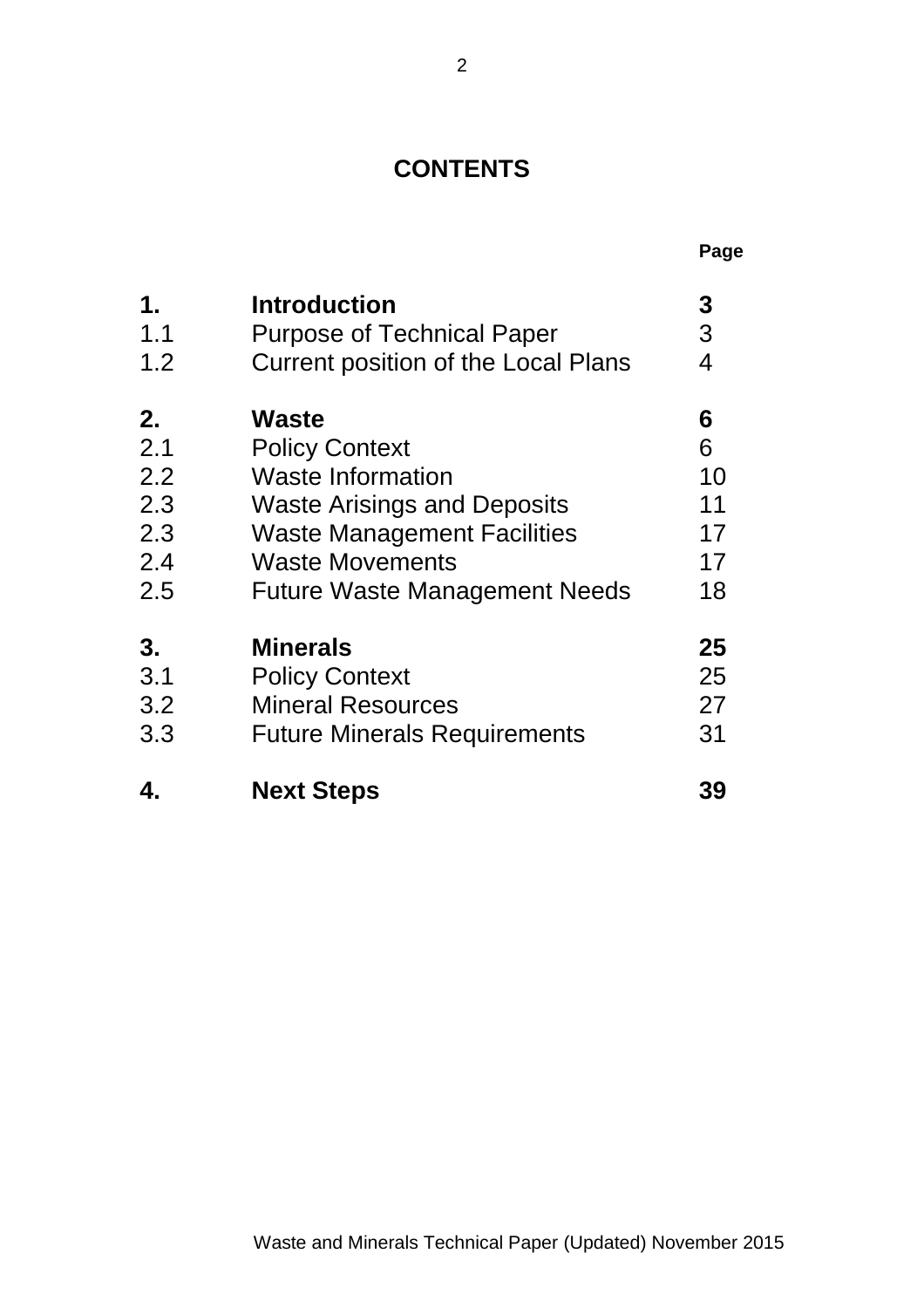#### **1. INTRODUCTION**

#### **1.1 Purpose of Technical Paper**

1.1.1 This technical paper is one of a series of papers that are being prepared to provide the evidence base for the City of York Local Plan and the Minerals and Waste Joint Plan. An initial Technical Paper was published in May 2013. The information has now been updated to include the findings of the various specialist studies that have subsequently been carried out. It summarises information on waste and minerals that is available at this stage. The key sources of this information are the following reports.

#### **W a s t e**

- Report of the Director of Commercial Services, Director of Resources and Deputy Chief Executive to Council's Executive. Waste Management Strategy 2002-2020 reviewed and amended. 9 November 2004.
- Report of the Director of Neighbourhood Services to Council Executive. Waste Management Strategy 2008-2014. 23 September 2008.
- York and North Yorkshire Waste Partnership. Let's Talk Less Rubbish. Headline Strategy. A Municipal Waste Management Strategy for the City of York and North Yorkshire 2006-2026. June 2006.
- Defra. Government review of waste Policy in England. 2011
- Resources and Urban Vision. Waste Arisings and Capacity Requirements Interim Report. October 2013
- Resources and Urban Vision. Waste Arisings and Capacity requirements Final report. October 2013
- Resources and Urban Vision. Waste Arisings and Capacity Requirements Addendum Report May 2015
- Yorkshire and Humber Waste Planning Authorities. Yorkshire and Humber Waste Position Statement July 2014
- Defra. Waste Management Plan for England, December 2013
- CLG. National Planning Policy for Waste. October 2014

#### **M i n e r a l s**

- British Geological Survey. Yorkshire and the Humber Region: Sand and gravel resources and environmental assets. 2005.
- British Geological Survey. Mineral resource Information in Support of National, Regional and Local Planning: North Yorkshire (comprising North Yorkshire, Yorkshire Dales, North york Moors and City of York). 2006
- Land Use Consultants for Yorkshire and Humberside Regional Assembly. Phase 2 Sand and Gravel Study for Yorkshire and Humber appraisal of environmental options. November 2007.
- British Geological Survey. West Yorkshire sand and gravel resources. Investigating the potential for an increased sub-regional apportionment. 2009.
- CLG. National and regional guidelines for aggregates provision in England 2005-2020. June 2009.
- CLG. National Planning Policy Framework. February 2012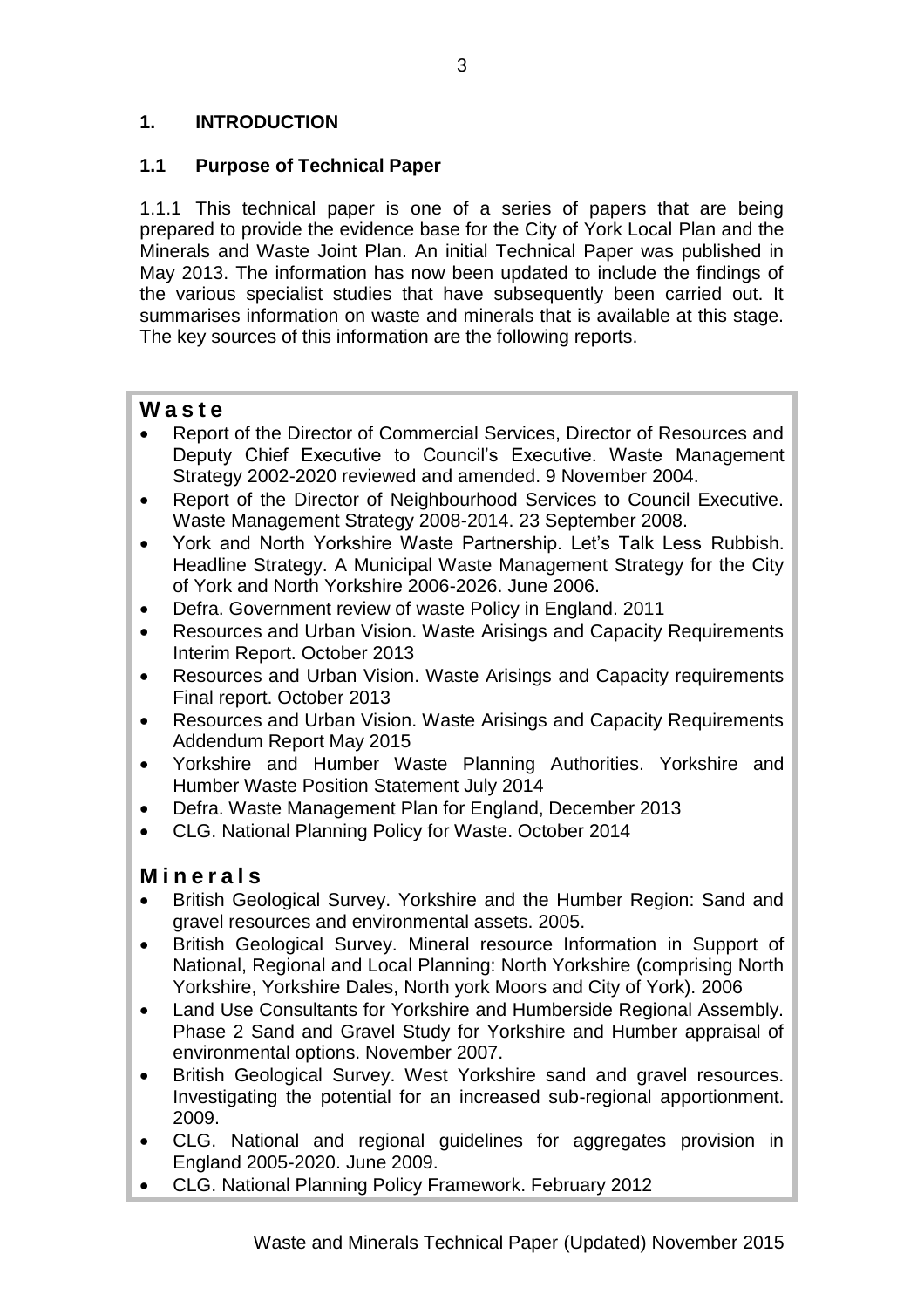- North Yorkshire County Council, City of York Council, Yorkshire Dales National Park Authority and North York Moors National Park Authority. Local Aggregate Assessment for the North Yorkshire Sub-region. January 2013.
- British Geological Survey. Mineral safeguarding areas for the City of York. 2013
- The Coal Authority. Coal Bed Methane Licensing Maps. June 2010.
- British Geological Survey. City of York sand and gravel assessment. 2013.
- URS. Marine Aggregates Study. January 2014.
- North Yorkshire County Council, City of York Council, Yorkshire Dales National Park Authority and North York Moors National Park Authority. Local Aggregate Assessment for the North Yorkshire Sub-region. First review. February 2015.

1.1.2 In addition there have been various reports prepared by officers of the three Authorities to support the preparation of the Joint Plan that can be found in the Evidence Base section of the Joint Plan web site at [www.northyorks.gov.uk/mwevidence](http://www.northyorks.gov.uk/mwevidence)

1.1.3 Evidence gathering to support the Local Plans is an ongoing process and further evidence is likely to become available as the Local Plans progress through subsequent stages.

1.1.4 It is also recognised that waste management and minerals planning should be considered alongside other spatial planning matters such as transport, housing, the economy and employment and the built and natural environment. Waste and minerals can make a positive contribution towards sustainable development and the development of sustainable communities. They also have impacts for communities and the natural and built environment. It is important to recognise therefore that there are strong linkages between this technical paper and other evidence base studies that underpin and support the Local Plans. These studies can be found on the City of York Council and North Yorkshire County Council's web sites.

#### **1.2 Current Position of the Local Plans**

1.2.1 The approach that City of York is taking in relation to waste and minerals is to incorporate strategic policies on waste and minerals in the City of York Local Plan with detailed policies and proposals brought forward in a joint Waste and Minerals Local Plan prepared with North Yorkshire County Council and North York Moors National Park Authority. The Joint Plan will contain a suite of policies to be used when assessing planning applications for minerals and waste developments. It will also contain site allocations for future minerals and waste activity. It is important that the two local Plans are aligned.

1.2.2 This approach recognises that waste and minerals are specialist topics and it is usual for such plans to cover a larger geographical area than that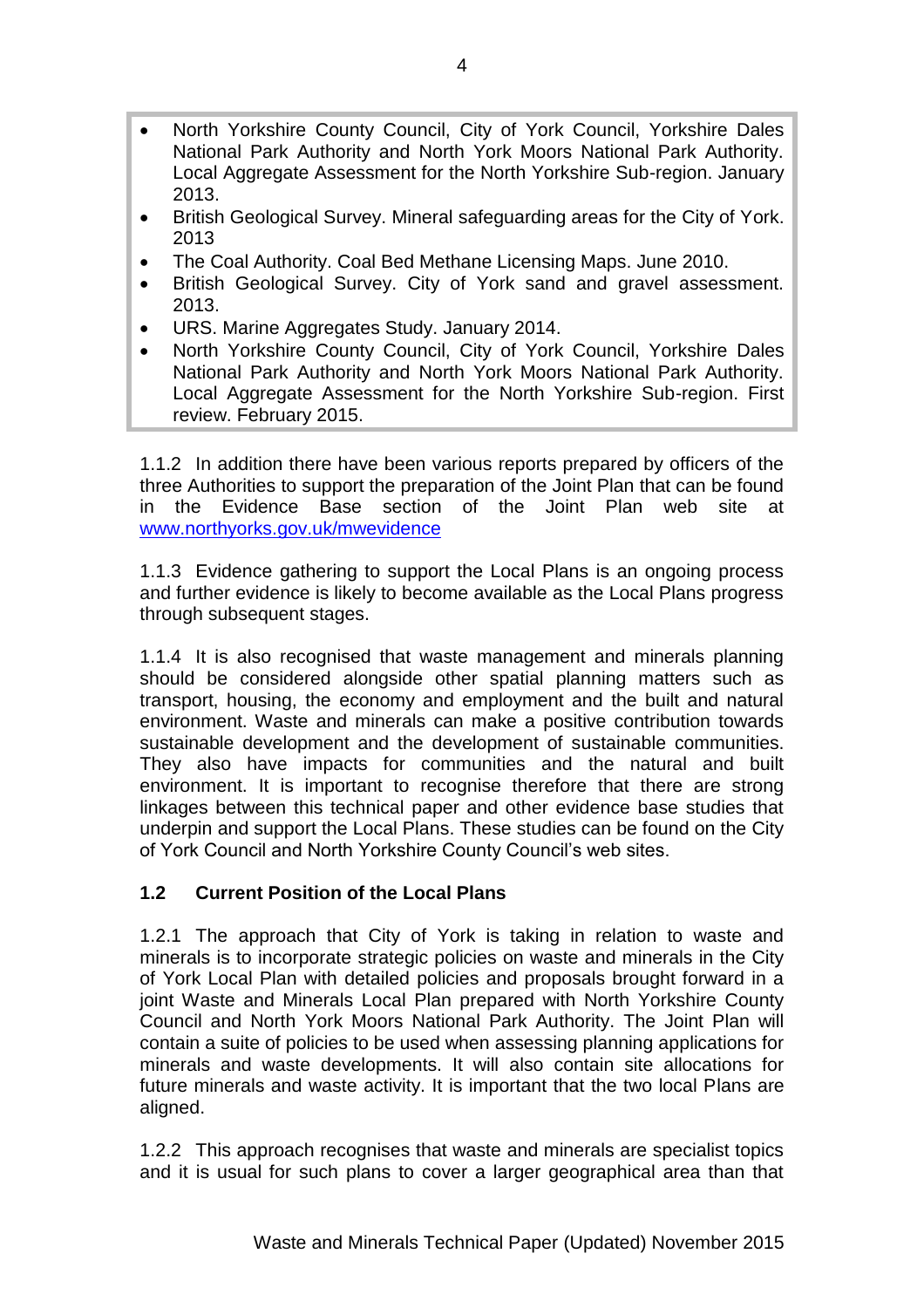covered by the City of York. There are also strong functional links for many aspects of waste and minerals especially between City of York and North Yorkshire. The joint plan provides a mechanism for formally addressing strategic cross-boundary issues and it will also contain detailed policies for waste and minerals. It is not appropriate therefore to duplicate these policies in the City of York Local Plan. However, it is necessary to provide the strategic context for these policies in the City of York Local Plan.

1.2.3 A City of York Local Plan Preferred Options report was published for consultation during summer 2013. A 'Local Plan Further Sites consultation' took place in summer 2014. The ['Local Plan Publication Draft and Proposals](http://democracy.york.gov.uk/ieListDocuments.aspx?CId=733&MId=8553&Ver=4)  [Map'](http://democracy.york.gov.uk/ieListDocuments.aspx?CId=733&MId=8553&Ver=4) were considered by the [Local Plan Working Group in September 2014,](http://democracy.york.gov.uk/ieListDocuments.aspx?CId=128&MId=8554&Ver=4) their views were reported to [Cabinet](http://democracy.york.gov.uk/ieListDocuments.aspx?CId=733&MId=8553&Ver=4) for further consideration and the drafts were approved to go out for consultation. However, a motion was submitted in October 2014 that halted the consultation whilst further work is undertaken. Following elections in May 2015, the new administration stated that '*we will prepare an evidence-based Local Plan which delivers much needed housing whilst focusing development on brownfield land and taking all practical steps to protect the green Belt and the character of York'*. It is anticipated that a new Publication Draft and Policies Map will be published for consultation early in 2016.

1.2.4 The current timetable for the production of the Minerals and Waste Joint Plan was agreed in 2013 and is currently under review. Consultation on Issues and Options took place early in 2014. This included initial details of minerals and waste sites submitted to the Authorities for consideration as to whether they were suitable for inclusion in the Joint Plan. One of the outcomes from the Issues and Options consultation were the submission of new and revised sites which have subsequently been put out for consultation in a Supplementary Sites document in January 2015. This consultation has now closed and a summary of responses is available to view on the Joint Plan web site. It is expected that a consultation on Preferred Options will commence in early November 2015.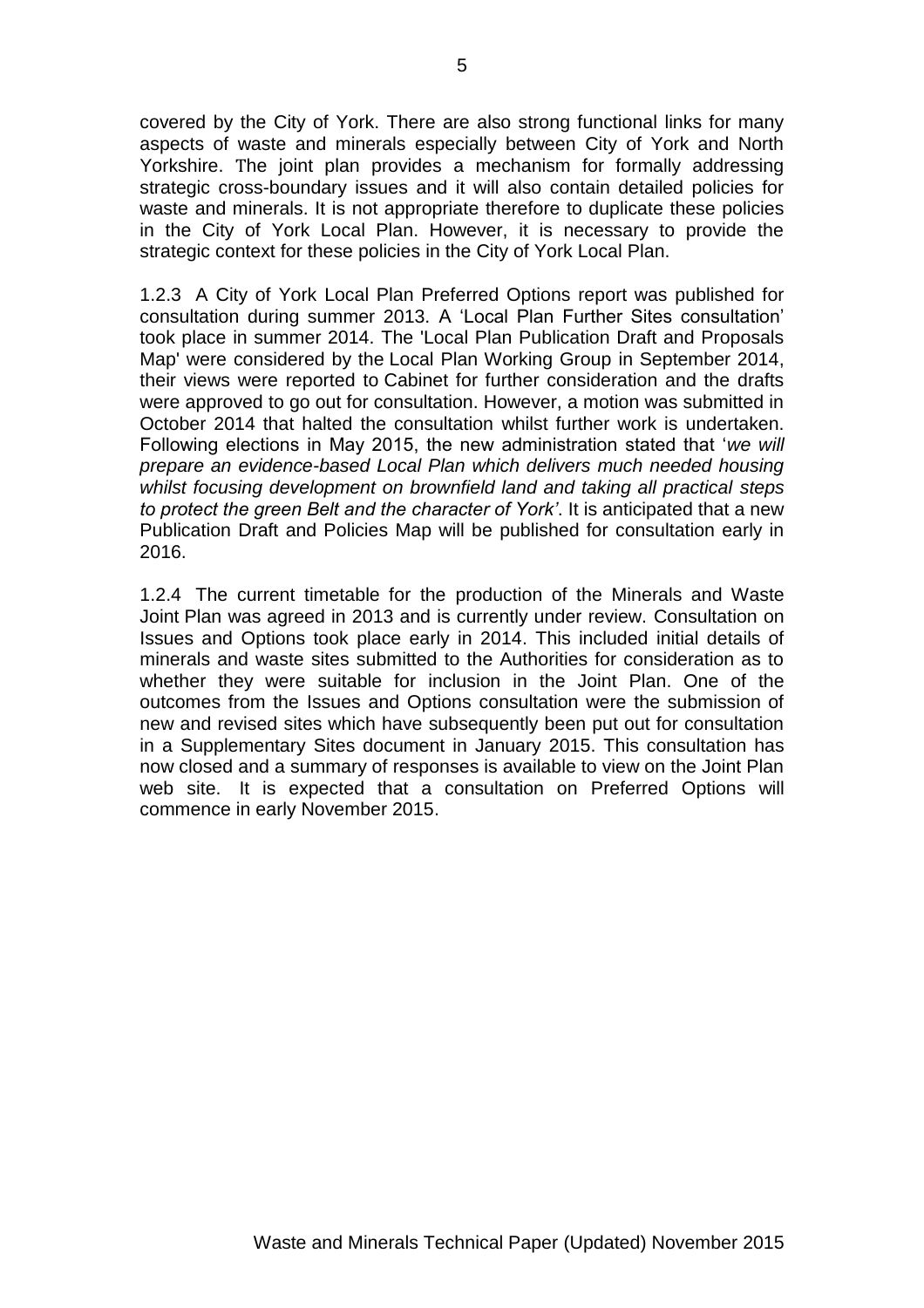#### **2. WASTE**

#### **2.1 Policy Context**

#### **European Policy**

2.1.1 The Waste Framework Directive (75/445/EEC) introduced the Waste Hierarchy as a means of protecting the environment and human health. This has been at the heart of all subsequent policy and legislation on waste management. It is focused on looking at means to reduce, recycle and recover waste, before options for recovery of energy from waste, and then disposal of residues are considered. The revised waste hierarchy has been incorporated in to the Waste Management Plan for England (Dec 2013) and the National Planning Policy for Waste (Oct 2014).



Figure 1 The Waste Hierarchy

Source: Defra 2011

2.1.2 The Directive set targets for waste treatment in member states, including;

- Recycle 50% of household waste by 2020
- Recycle 70% of construction, demolition and excavation waste by 2020

2.1.3 With regard to these targets the Government has stated in the Waste Management Plan for England that *'the most recent statistics show that the rate of recycling for waste from households in England continues to increase towards the EU target of recycling 50% of household waste by 2020 [and the] 70% target for recovering construction and demolition waste is already being exceeded'.*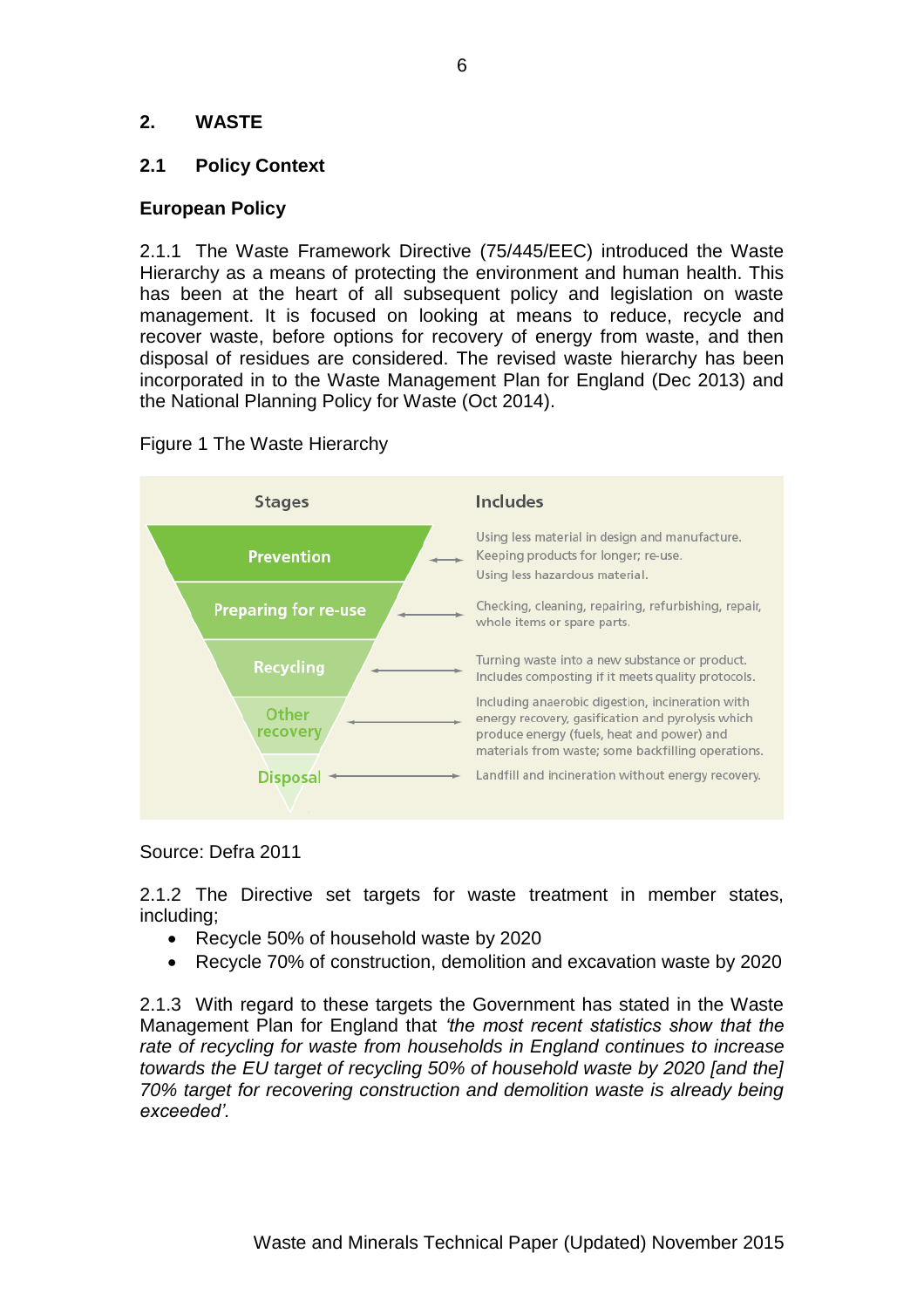2.1.2 The EU Landfill Directive 1991 was the key driver behind most national legislation aimed at making waste management more sustainable. The Directive aimed to reduce biodegradable waste being landfilled and to drive waste management up the waste hierarchy. The Directive set binding and demanding targets to achieve this. It also required the pre-treatment of all wastes being landfilled where this is technically feasible; banned certain types of waste from landfill and required the classification of landfill sites for inert waste, hazardous waste or non-hazardous waste with standards that waste must meet to be accepted at these classes of site. The Directive has had very significant financial consequences for local authorities if they fail to achieve its overall objectives and individual targets. The Directive's overall aim was *'to prevent or reduce as far as possible negative effects on the environment, in particular the pollution of surface water, groundwater, soil and air, and on the global environment, including the greenhouse effect, as well as any resulting risk to human health, from the landfilling of waste, during the whole life-cycle of the landfill'.* 

. 2.1.3 The Landfill Directive / Regulations sets three targets at the national level aimed at reducing the amount of Biodegradable Municipal Waste (BMW) disposed of to landfill: by 2010, reduce the amount of BMW landfilled to 75 percent of that produced in 1995; by 2013, reduce the amount of BMW landfilled to 50 percent of that produced in 1995; and by 2020, reduce the amount of BMW landfilled to 35 percent of that produced in 1995.

2.1.4 In June 2011 the Government announced that the UK had met the 2010 target for the diversion of BMW from landfill. The latest data produced by Defra for 2012, shows BMW to landfill already within the requirements of the 2013 target and the 2020 target (10.2 mt). Based on the latest assumptions, levels of BMW to landfill in England are expected to be around 3.5 million tonnes in 2020.

2.1.5 The Landfill Allowance Trading Scheme (LATS) was launched on 1<sup>st</sup> April 2005 and was a key tool in meeting landfill diversion targets set by the European Landfill Directive. However, the 2011 Review of Waste Policy in England announced that the Scheme would cease after 2012/13, with reliance remaining on the Landfill tax system as a key incentive for local authorities to reduce the waste they send to landfill.

2.1.6 Since 1996 the Landfill Tax has been a tax on the disposal of waste. It aims to encourage waste producers to produce less waste, recover more value from waste, for example through recycling or composting and to use more environmentally friendly methods of waste disposal. There are 2 rates with inert or inactive waste being subject to a lower rate, currently £2.60 per tonne. The standard rate is currently (2015/16) £82.60 per tonne. The 2015 Budget announced that both rates of Landfill Tax will increase in line with RPI from April 2016. It is a key driver in diverting waste from landfill.

#### **National Waste Planning Policy**

2.1.7 The Government published the National Planning Policy Framework (NPPF) in 2012. The NPPF does not contain specific waste policies, therefore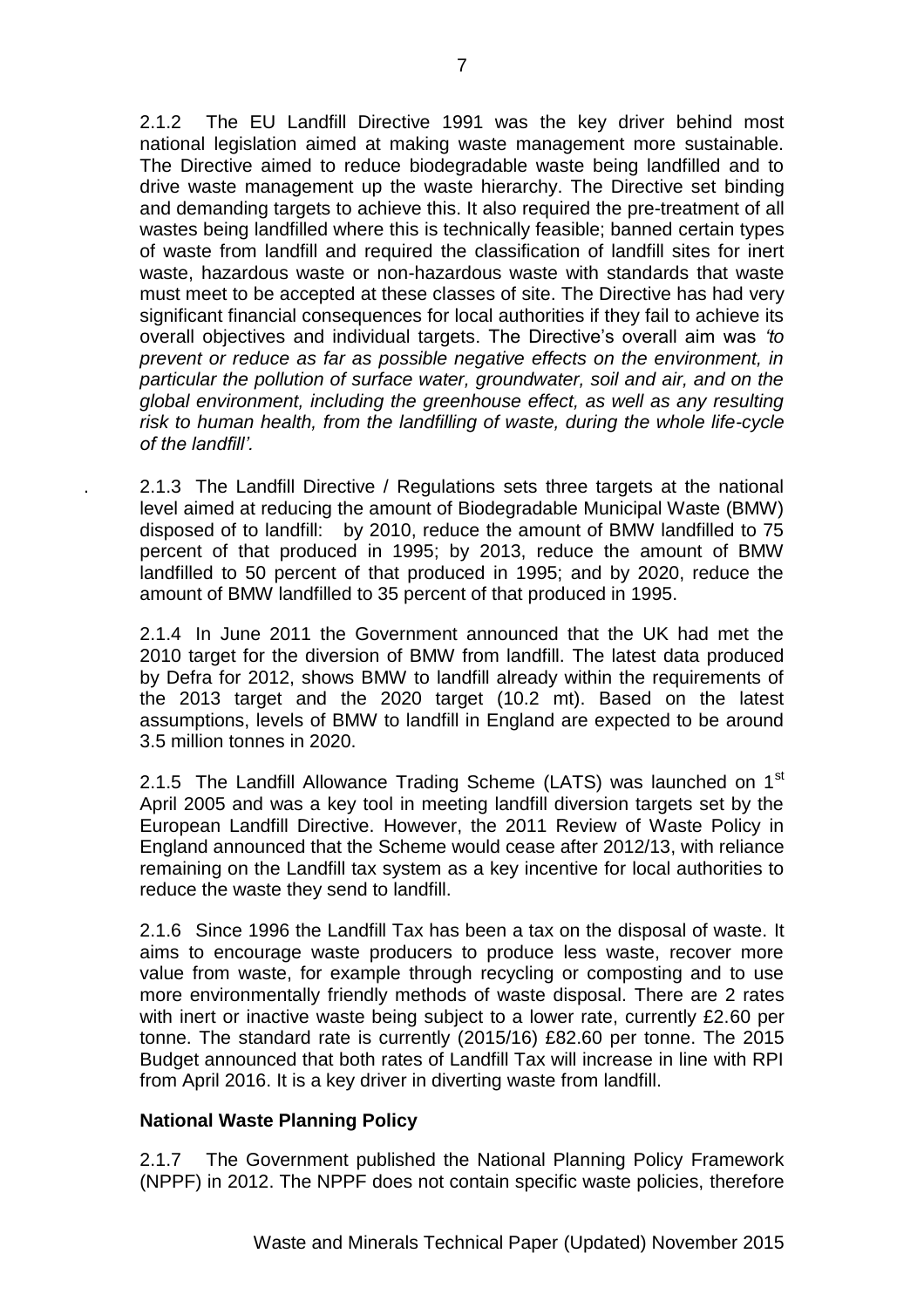PPS 10 'Planning for Sustainable Waste Management' (July 2005) remained in force until October 2014 when a separate National Planning Policy for Waste (NPPW) was published. In addition accompanying the NPPF, the Government has consolidated a number of planning practice guidance notes, circulars and other guidance into a single Planning Practice Guidance suite that is available as an on-line resource. Most of this guidance was issued in March 2014 but it is revised and updated as appropriate. It contains a waste section that provides further information in support of the NPPF and NPPW.

2.1.8 The NPPF states that *'local authorities preparing waste plans and taking decisions on waste applications should have regard to policies in this Framework so far as relevant'* (paragraph 5)*.* Of particular relevance is the presumption in favour of sustainable development. The NPPF state that '*at the heart of the National Planning Policy Framework is a presumption in favour of sustainable development, which should be seen as a golden thread running through both plan-making and decision-taking'* (paragraph 7).

2.1.9 The National Planning Policy for Waste (NPPW) supersedes PPS10 as the key national waste planning policy document. It sets out *'detailed waste planning policies and should be read in conjunction with the NPPF, the Waste Management Plan for England and National Policy Statements for Waste Water and Hazardous Waste, or any successor documents. All local planning authorities should have regard to its policies when discharging their responsibilities to the extent that they are appropriate to waste management'.*

2.1.10 The NPPW provides more detail on the term '*proportionate evidence base'* used in the NPPF and states that in preparing Local Plans, Waste Planning Authorities should:

- *ensure that the planned provision of new capacity and its spatial distribution is based on robust analysis of best available data and information, and an appraisal of options. Spurious precision should be avoided;*
- *work jointly and collaboratively with other planning authorities to collect and share data and information on waste arisings, and take account of:* 
	- o *waste arisings across neighbouring waste planning authority areas;*
	- o *any waste management requirement identified nationally, including the Government's latest advice on forecasts of waste arisings and the proportion of waste that can be recycled; and*
- *ensure that the need for waste management facilities is considered alongside other spatial planning concerns, recognising the positive contribution that waste management can bring to the development of sustainable communities'.*

2.1.11 Waste Planning Authorities are advised that they should identify sufficient opportunities within their Local Plan that meet the identified needs of the area for the management of waste. It states that Waste Planning Authorities should: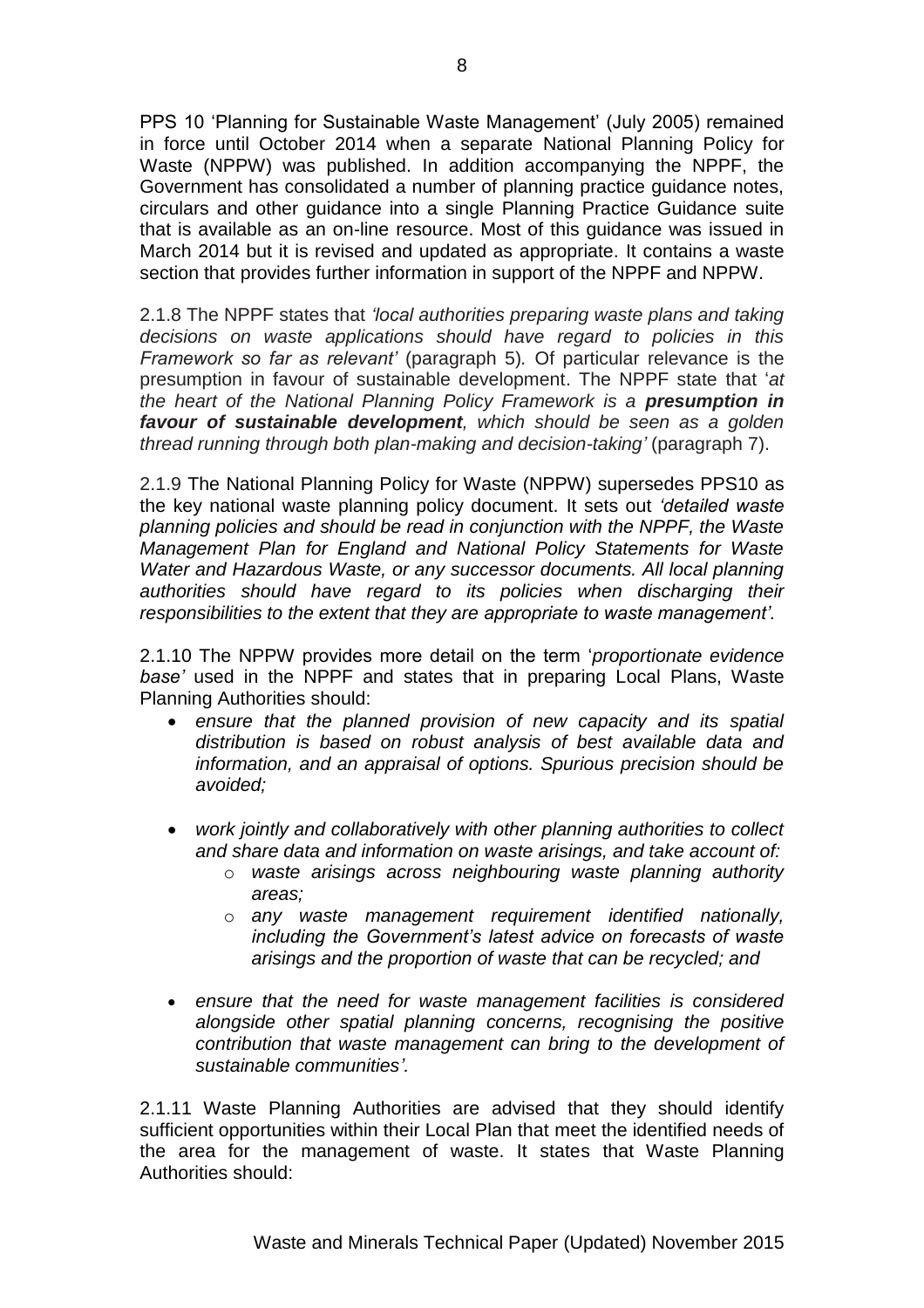- *undertake early and meaningful engagement with local communities so that plans, as far as possible, reflect a collective vision and set of agreed priorities when planning for sustainable waste management, recognising that proposals for waste management facilities such as incinerators can be controversial;*
- *drive waste management up the waste hierarchy, recognising the need for a mix of types and scale of facilities, and that adequate provision must be made for waste disposal;*
- *in particular, identify the tonnages and percentages of municipal, and commercial and industrial, waste requiring different types of management in their area over the period of the plan;*
- *consider the need for additional waste management capacity of more than local significance and reflect any requirement for waste management facilities identified nationally;*
- *take into account any need for waste management, including for disposal of the residues from treated wastes, arising in more than one waste planning authority area but where only a limited number of facilities would be required;*
- *work collaboratively in groups with other waste planning authorities, and in two-tier areas with district authorities, through the statutory duty to cooperate, to provide a suitable network of facilities to deliver sustainable waste management;*
- *consider the extent to which the capacity of existing operational facilities would satisfy any identified need'.*

2.1.12 The Planning Act 2008 provided for the production of National Planning Statements (NPS) on Nationally Significant Infrastructure Projects (NSIPs) such as major energy from waste facilities, wastewater treatment plants and hazardous waste facilities. The *National Policy Statement for Waste Water* was published in February 2012 and the *National Policy Statement for Hazardous Waste* in June 2013 (updated July 2013).

#### **Regional and Local Planning Policy**

2.1.13 The Yorkshire and Humber Plan (the Regional Spatial Strategy) was published in 2008 and provided a broad development strategy for Yorkshire and the Humber for 15 to 20 years. It included policies to address housing, agriculture, minerals, energy and waste, as well as sub regional policies. The plan contains 3 waste management policies. Policy ENV12 aims to reduce, reuse, recycle and recover as much waste as possible, by ensuring the integration of strategies and proposals for sustainable waste management. It states that local authorities should support the urgent provision of a combination of facilities and other waste management initiatives which best meets environmental, social and economic needs for their areas. Policy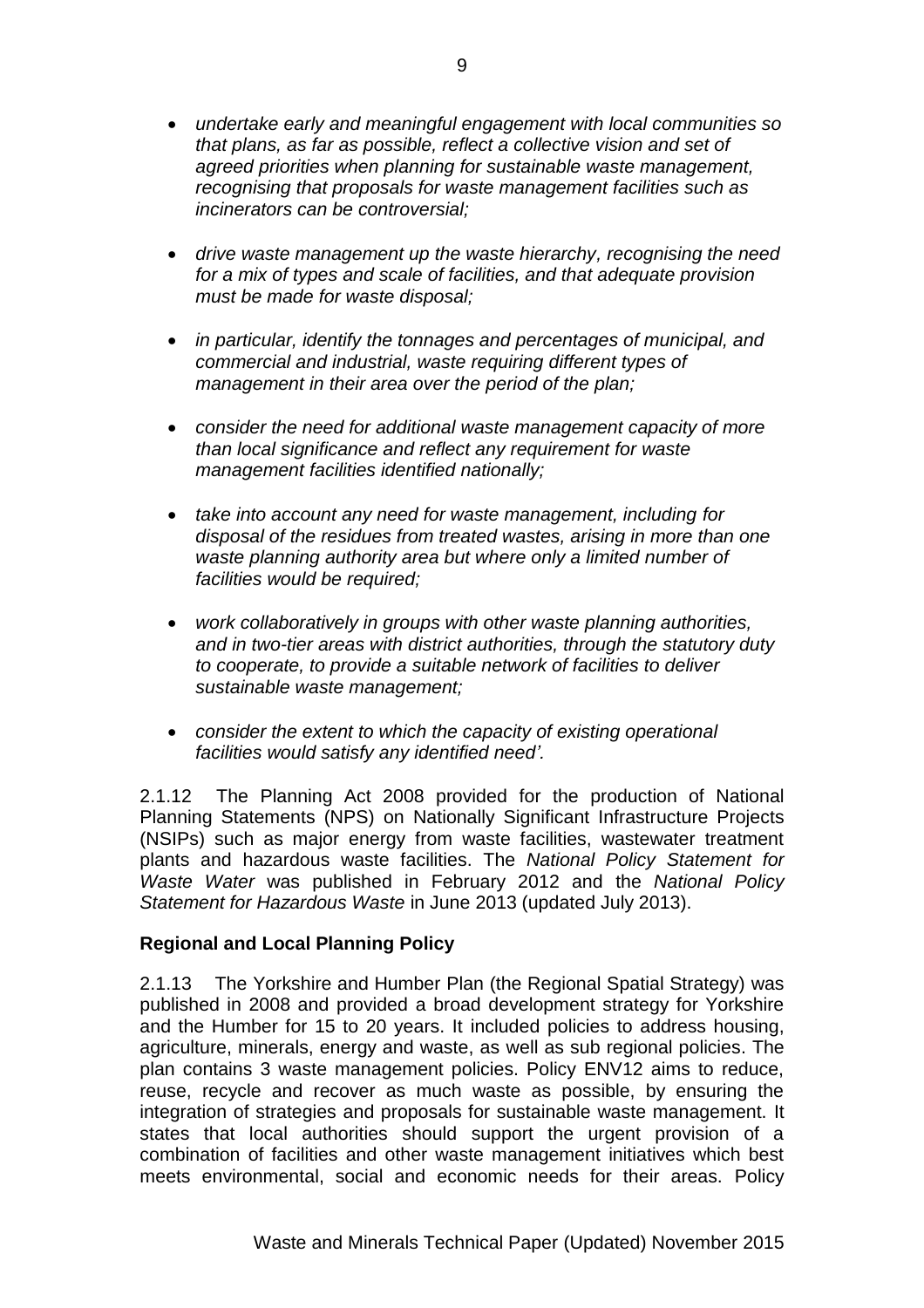ENV13 requires waste planning authorities to ensure that adequate sites and facilities are available to manage the various waste streams taking into account benchmark figures set out in the Plan. It also aims to support the provision of additional recycling infrastructure and businesses. Policy ENV14 sets out broad strategic locational criteria for waste management facilities, which should be considered when Waste Planning Authorities choose sitespecific site allocations or criteria based approaches.

2.1.14 The Yorkshire and Humber Plan, except for policies that relate to the Green Belt around York, was revoked by the Government in January 2013. The abolition of regional strategies makes the local plan the keystone of the planning system. The abolition of the Regional Strategy for Yorkshire and Humber (with the exception of the York Green Belt policies) places the responsibility for strategic planning upon local councils, including City of York. Local councils in the region are now responsible for planning for crossboundary, strategic matters in local plans through the duty to co-operate. City of York Council recognises that waste has significant cross-boundary linkages with other councils, in particular North Yorkshire County Council. A City of York, North Yorkshire and North York Moors Minerals and Waste Joint Plan is being prepared in recognition of these functional linkages and to satisfy the duty to co-operate.

#### **2.2 Waste Information**

2.2.1 The quality, reliability and detail of waste data for different waste streams varies considerably. Data on Municipal Solid Waste (MSW) is monitored in detail on a regular basis and good quality data is available. Data on Commercial and Industrial Waste (C&I) is less well documented. Occasional surveys are undertaken and national estimates are produced. Other than PPC regulated businesses, there are currently no formal reporting requirements for businesses with respect to material flows or waste arisings. Other sources of information, e.g. waste transfer notes or regulatory returns from permitted waste management facilities, are not centrally collated and are not detailed or wide ranging enough to provide a reliable measure of the scale of C&I waste arisings, methods of treatment or movements.

2.2.2 Construction, Demolition and Excavation Waste (CD&E) is poorly understood. Periodic surveys are undertaken at a national level. A large and growing proportion of C&D waste is re-used or recycled on site and does not therefore enter the waste stream. Data on Hazardous Waste is monitored on a regular basis and reported through the Environment Agency's Special Waste Tracking database that holds information on arisings, movements and treatment/disposal of hazardous waste. Agricultural Waste became classed as a controlled waste in 2006 and data is poor, although it is hoped that estimates of the controlled element will be improved in the future.

2.2.3 Having regard to the paucity of good quality information, especially at the local level, North Yorkshire County Council, City of York Council and North York Moors and Yorkshire Dales National Park Authorities commissioned Urban Vision and 4Resources to prepare an assessment of waste arisings and capacity requirements for all controlled wastes in the North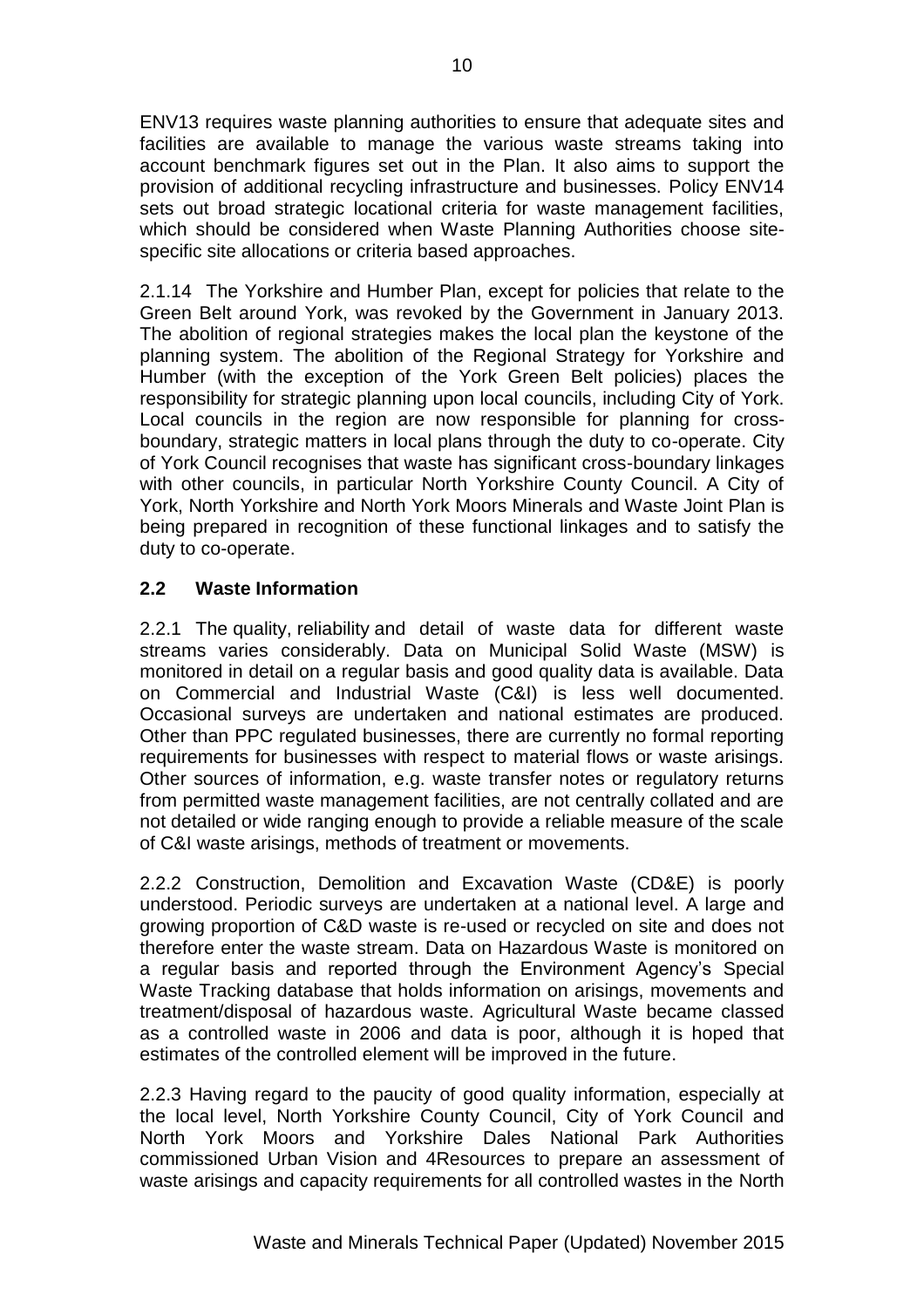Yorkshire sub-region. The findings of the initial study were presented in two reports published in 2013 – Part 1 Report: assessment of waste arisings; and Part 2 Report: assessment of local waste capacity, presentation of forecast scenarios, capacity gap assessment and identification of gaps. The work was updated in 2015 in an Addendum Report.

2.2.4 The assessment focused on arisings in the principal waste streams – Local authority Controlled Waste (LACW), C&I waste, CD&E waste and hazardous wastes which are a component of the other waste streams. A range of forecast scenarios were evaluated based on three different assumptions about future growth in waste arisings in the various streams which were combined with three different assumptions about future changes in the proportion of wastes that would be recycled, composted, re-used, recovered or disposed. These parameters were referred to as Growth and Behaviour factors respectively. The assessment was informed by the most accurate up-to-date information available at that time, in most cases 2011/12.

2.2.5 Urban Vision prepared an Addendum Report in May 2015 to update the earlier information and assessment, taking into account changes in EU and national policy and consultation responses on the earlier reports. Copies of all three reports are available on the Joint Plan web site.

2.2.6 North Yorkshire County Council (NYCC) has prepared a detailed evidence paper for the Joint Plan that presents waste specific information, much of which has been sourced from the consultants' reports.

2.2.7 This technical paper draws heavily on the consultants' reports and the NYCC evidence paper. It attempts to draw out the information that is particularly relevant to City of York, but does not attempt to reproduce the detail contained in the other reports. It should therefore be read in conjunction with these other reports.

#### **2.3 Waste Arisings and Deposits**

2.3.1 Research undertaken by Urban Vision and 4Resources has provided estimates of the amount and type of waste arising within the North Yorkshire Sub-region and its constituent Waste Planning Authorities. Table 1 shows waste arisings in the North Yorkshire Plan area, City of York and North York Moors National Park for Local Authority Collected Waste (LACW) and Hazardous waste in 2013 and Commercial and Industrial (C&I) waste, Construction, Demolition and Excavation (CD&E) waste, and Agricultural waste in 2011. The estimates of Agricultural Waste are based upon number of farm dwellings within the respective areas and are by far the biggest contributor of waste arisings. However, the vast majority of this is managed on the farm site where it arises through exempt management practices, with only a small element, approximately 32,000 tonnes, requiring off site management.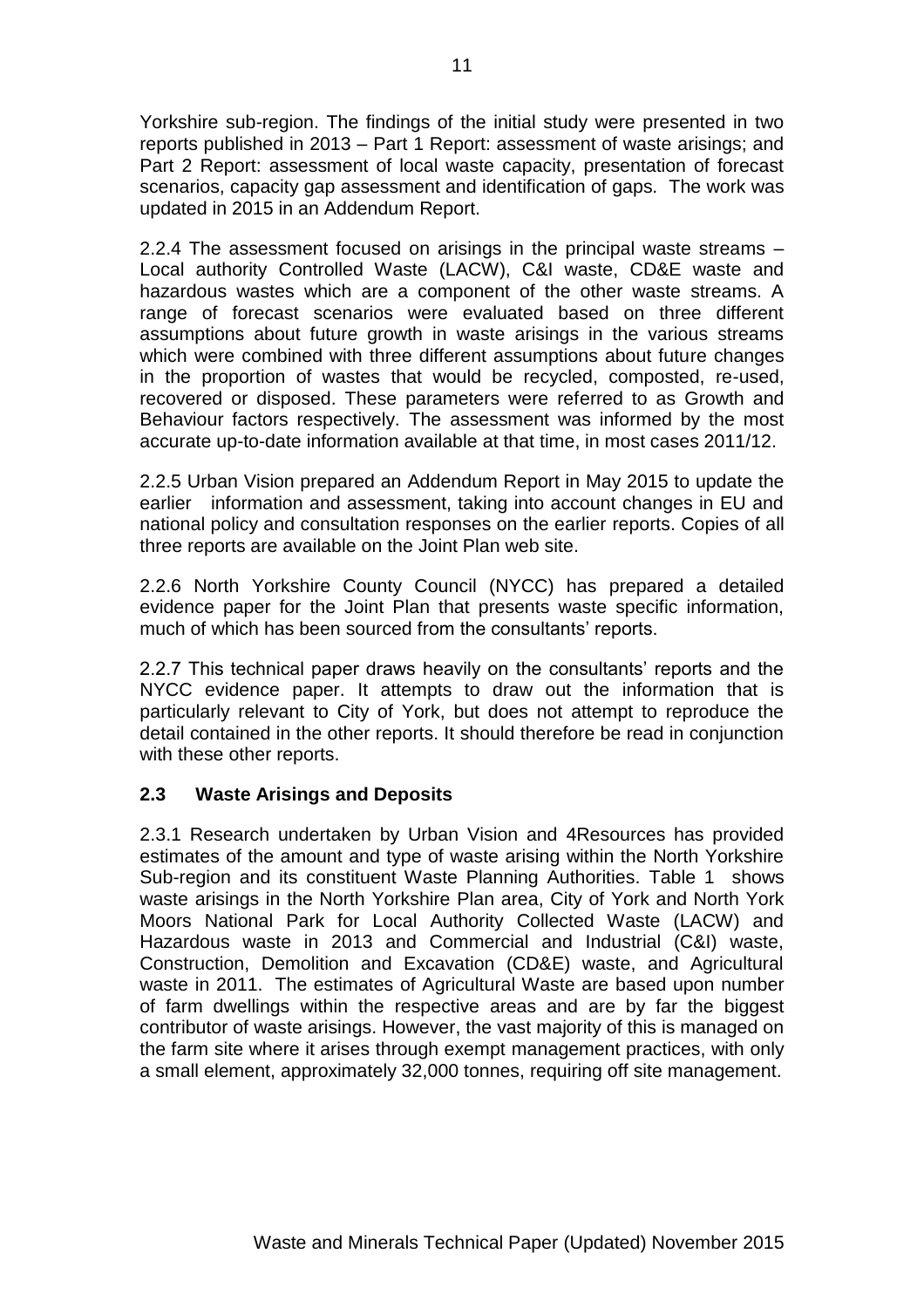#### **Table 1: North Yorkshire, City of York and North York Moors National Park Waste arisings in tonnes. 2011 and 2013**

|                        | <b>LACW</b> | <b>C&amp;I</b> | <b>CD&amp;E</b> | <b>Hazardous</b> | <b>Agricultural</b> |
|------------------------|-------------|----------------|-----------------|------------------|---------------------|
| North Yorkshire        | 330,346     | 582,643        | 627,590         | 23,479           | 2,347,889           |
|                        |             |                |                 |                  |                     |
| City of York           | 92,134      | 168,083        | 141,174         | 6,036            | 168,403             |
| North York<br>Moors NP | 11,325      | 6,915          | -               |                  | 1,135,923           |

Source: Urban Vision and 4Resources

LACW and Hazardous waste data relates to the calendar year 2013 C&I waste extrapolations for 2011 are estimates based upon the North West Regional Survey (2009), excludes Power & Utilities Waste which is deposited at restricted user sites

CD&E waste refers to deposits, as arisings data is not currently available North Yorkshire CD&E waste deposits includes North York Moors and Yorkshire Dales National Park data

2.3.3 In addition to the 2011 waste arisings data for the North Yorkshire plan area, updated waste arisings for the Joint Plan area as a whole are provided in the 2015 Addendum to the research undertaken by Urban Vision and 4Resources. This information is provided in the table below and shows waste arisings in the Joint Plan area for Local Authority Collected Waste (LACW), Construction, Demolition and Excavation (CD&E) waste and Hazardous waste in 2013 and Commercial and Industrial (C&I) waste and Agricultural waste in 2015.

#### **Table 2: Joint Plan Area Waste Arisings in tonnes. 2013 and 2015**

|                 | <b>LACW</b> | <b>C&amp;I</b> |         |        | <b>CD&amp;E</b> Hazardous Agricultural |
|-----------------|-------------|----------------|---------|--------|----------------------------------------|
| Joint Plan area | 415,214     | 758,000        | 384,664 | 29,515 | 4,581,443                              |

Source: Urban Vision and 4 Resources

LACW and Hazardous waste data relates to the calendar year 2013. LACW does not include local authority trade waste or hazardous waste and therefore does not sum from the local authority specific data above.

C&I waste extrapolations for 2015 are estimates based upon the North West Regional Survey (2009) and exclude Power & Utilities Waste which is deposited at restricted user sites

CD&E waste arisings are a minimum estimate calculated by deducting estimated hazardous CD&E waste and transfer CD&E waste from the CD&E waste arisings total

2.3.3 The estimates provided for C&I waste arisings in 2011 and 2015 are based upon extrapolations from the North West Regional C&I Survey (2009), as explained in the table above. The research suggests that the main waste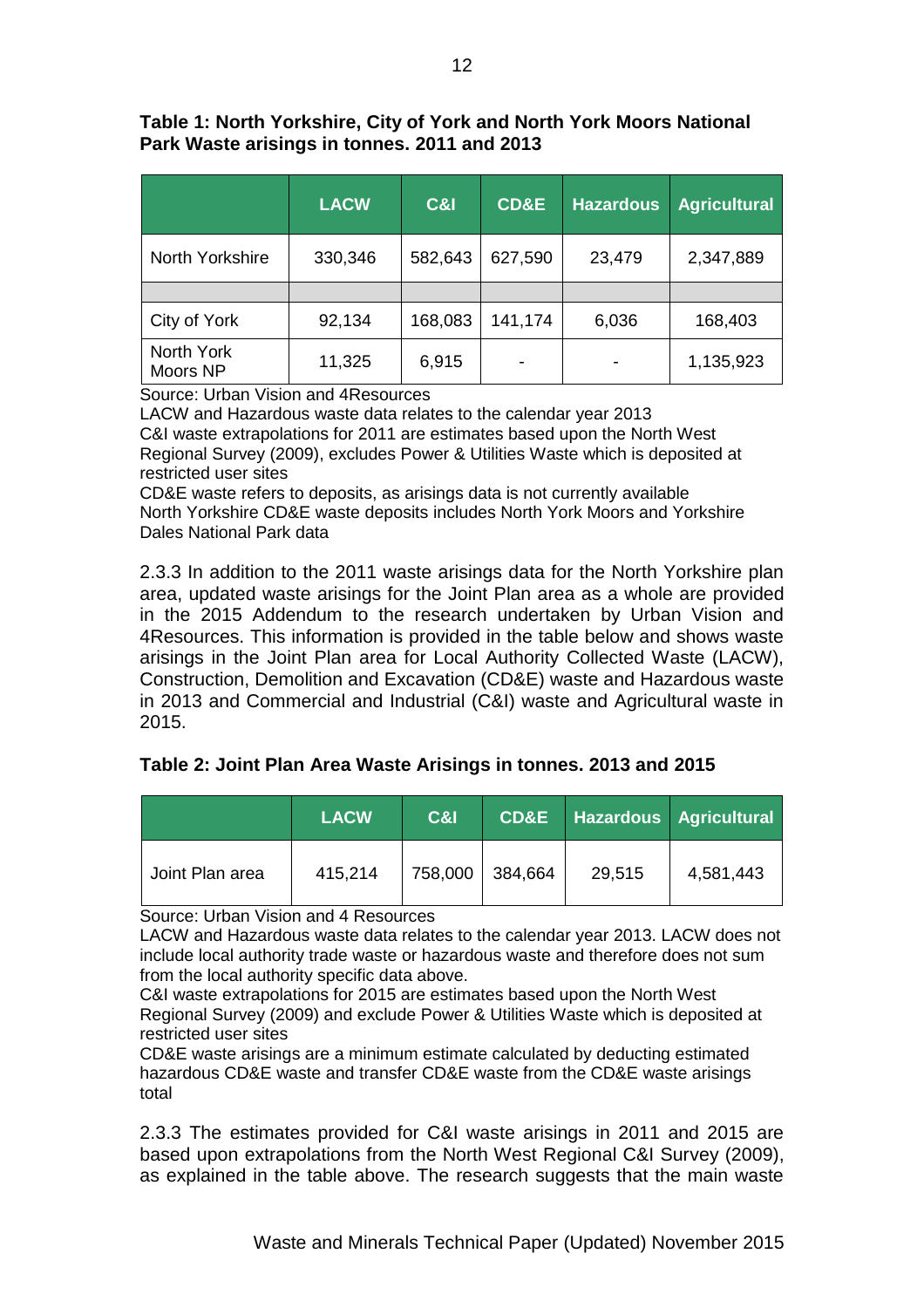producing sectors are food & drink and the commercial sectors. LACW arisings are based upon information provided directly by the Waste Management Authorities. Arisings of Hazardous waste within the North Yorkshire Plan area are relatively small and information is provided by the Environment Agency's Hazardous Waste Interrogator.

2.3.4 The Environment Agency produces annual datasets of the amount and type of waste deposited within Waste Planning Authority areas, and the methods by which this waste was managed. The table below provides a brief overview of the total amount of waste managed by various methods in North Yorkshire.

|                          | Landfill  | Treatment | <b>Recycling</b> | On/In<br>Land | Use of<br><b>Waste</b> | <b>Total</b> | <b>Transfer</b> |
|--------------------------|-----------|-----------|------------------|---------------|------------------------|--------------|-----------------|
| North<br>Yorkshire       | 1,643,332 | 269,382   | 87,755           | 53,481        | -                      | 2,053,950    | 428,985         |
|                          |           |           |                  |               |                        |              |                 |
| City of<br>York          | 293,686   | 66,831    | 89,648           | ٠             | -                      | 450,165      | 95,245          |
| Yorkshire<br>&<br>Humber | 4,934,205 | 4,764,089 | 2,648,510        | 573,129       | 366,689                | 13,286,622   | 4,837,638       |

**Table 3: Total Waste received by Waste facilities in City of York. 2013** 

Source: Environment Agency Waste Interrogator

2.3.5 The data in Table 3 has been sourced from the Environment Agency's Waste Interrogator and therefore only applies to waste facilities that are required to hold an Environmental Permit. Not all waste facilities are required to hold Environmental Permits due to exemptions and thresholds set out in the Environmental Permitting Regulations. The data will therefore represent an underestimate of the total amount of waste managed. The data shows that landfill remains the dominant management method in City of York and is much higher than in the region as a whole.

#### **Local Authority Collected Waste**

2.3.6 Total waste arisings dealt with by City of York Council and their disposal methods are shown in Table 4. This shows that City of York is steadily reducing the amount of waste arisings but in the last 3 years the recycling rate has reduced from a high of 46.4% in 2011/12 to 44.1% in 2014/15. This can be attributed to a combination of factors such as improvements in the production and use of packaging (more use of lighter weight materials and less use of glass), decrease in the sale of newspapers (less material to recycle) and general reductions in household expenditure due to the recession. All these are likely to have contributed to a decrease in the percentage of waste that is recycled.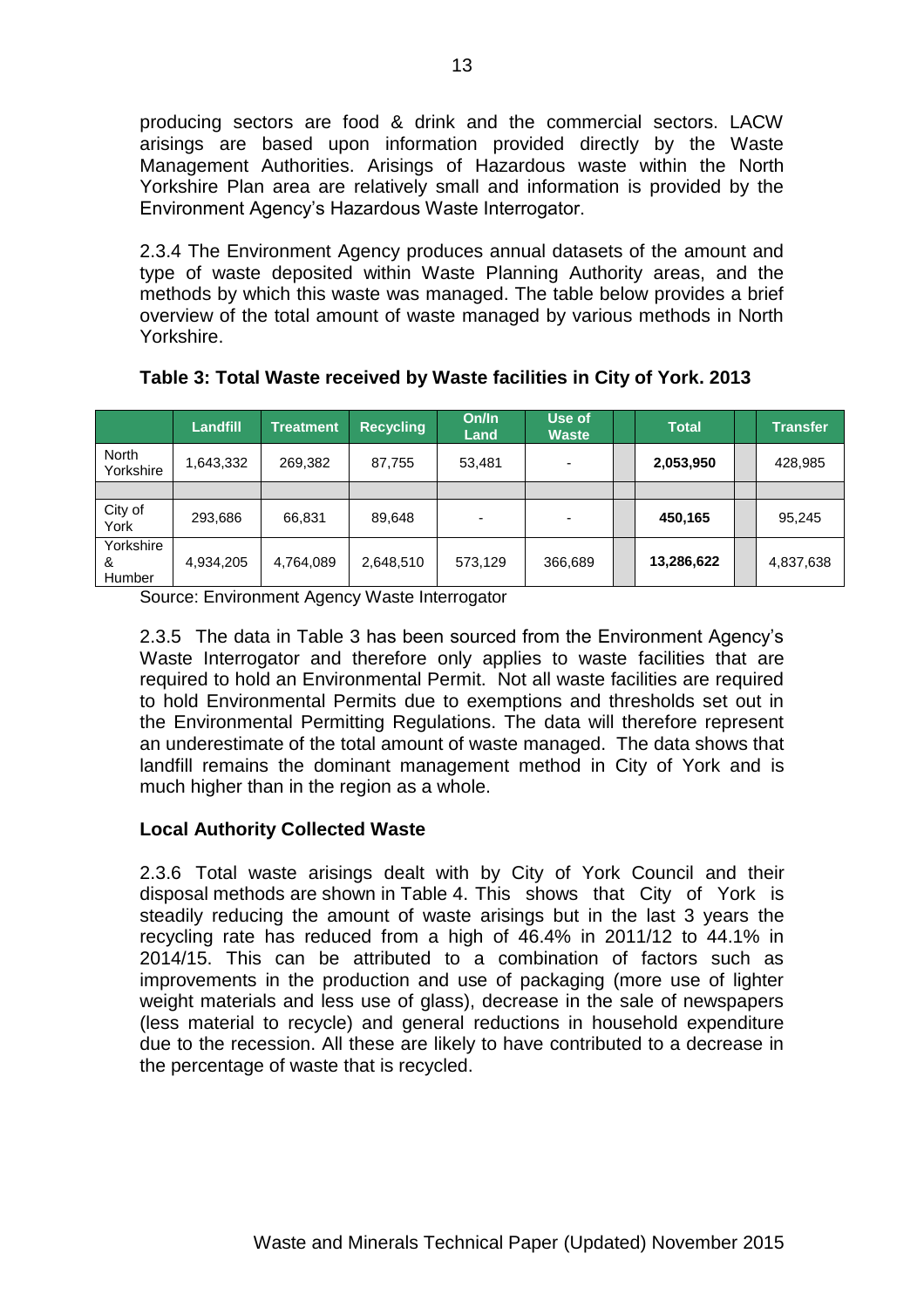| Year    | <b>Total Waste Arisings*</b><br>(tonnes) | <b>Waste Landfilled</b><br>(tonnes) | <b>Waste Recycled</b><br>$(\%)$ |
|---------|------------------------------------------|-------------------------------------|---------------------------------|
| 2006/07 | 122,380                                  | 74,210                              | 39.9                            |
| 2007/08 | 118,600                                  | 68,040                              | 43.4                            |
| 2008/09 | 113,780                                  | 62,750                              | 45.2                            |
| 2009/10 | 106,290                                  | 60,300                              | 43.3                            |
| 2010/11 | 102,459                                  | 55,576                              | 45.1                            |
| 2011/12 | 101,070                                  | 53,490                              | 46.4                            |
| 2012/13 | 97,003                                   | 52,149                              | 46.0                            |
| 2013/14 | 93,985                                   | 52,469                              | 43.6                            |
| 2014/15 | 93,431                                   | 52,375                              | 44.1                            |

**Table 4: Local Authority Collected Waste Arisings and Disposal Methods**

Source: City of York Council

\*includes municipal and hazardous waste

2.3.7 For municipal waste City of York Council works closely with North Yorkshire County Council through an Inter-Authority Agreement. The councils have been working jointly for several years to secure a waste treatment facility to divert biodegradable municipal waste from landfill. North Yorkshire County Council has granted planning permission for a new mechanical treatment, anaerobic digestor, energy from waste plant and incinerator bottom ash plant at the Allerton aggregates quarry and landfill site. The facility is currently under construction with commissioning expected in 2017. The incinerator will have capacity to deal with 320,000 tonnes per annum, but it is expected that it will typically treat 305,000 tonnes per annum of waste, principally municipal solid waste. The development of the Allerton energy from waste plant will mean that no other sites will be required for the treatment of municipal waste in the City of York Council area in the plan period.

2.3.8 By-products which will be produced include incinerator bottom ash (IBA) and Air Pollution Control (APC) residue. It is expected that 50,000 tonnes per annum of IBA will be produced. The planning consent permits the construction of an onsite IBA processing facility which will have the capacity for 50,000 tonnes per annum. It is expected that approximately 38,000 tonnes per annum will be recycled to produce secondary aggregate which can be used in construction.

2.3.9 The developer estimates that approximately 13,000 tonnes per annum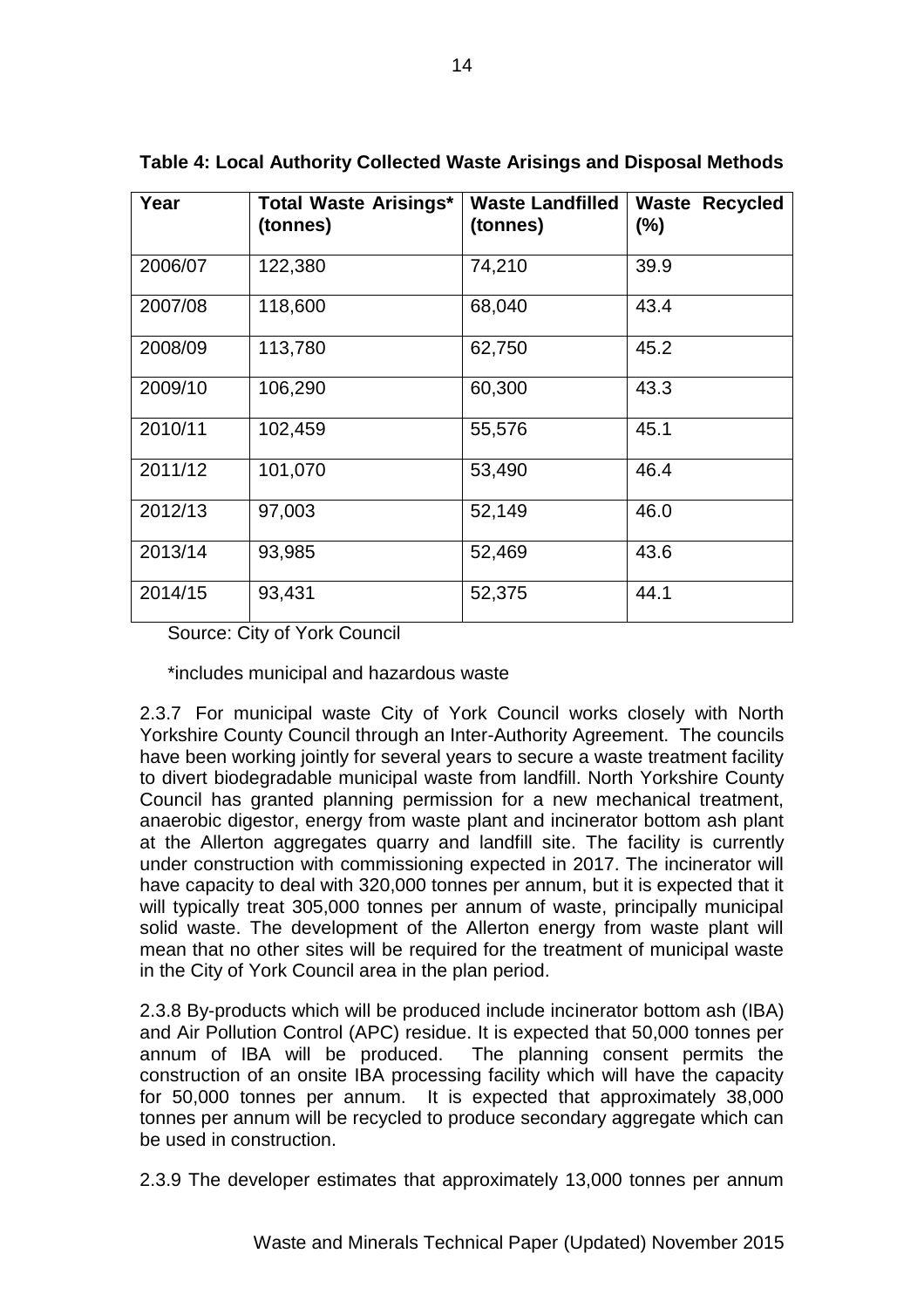IBA residue and 15,000 tonnes per annum APC residue would be generated. The APC is a hazardous waste and is proposed to be transported off site in sealed tankers to a hazardous landfill site which is anticipated to be Knostrop in Leeds, but the developer has indicated that the situation will be reviewed before the development moves into the operational phase. It is expected that the IBA residue which cannot be recycled will be disposed of at the adjacent non-hazardous landfill (Allerton Park) or another suitably licenced landfill, but this will also be reviewed before the development moves into the operational phase.

#### **Commercial and Industrial Waste**

2.3.10 Defra commissioned a national survey of C&I waste arisings which determined the total tonnage of C&I waste produced in England and its 8 regions in 2009. The resulting report (The Jacobs Report) *Commercial and industrial waste Survey 2009* was published in December 2010. The results of this survey represent the most up-to-date, reliable and comprehensive set of national data on C&I waste.

2.3.11 The survey found that the total C&I waste arisings in England in 2009 was 48 million tonnes, split evenly between commercial and industrial businesses. In addition it was estimated that a further 2.5 million tonnes of blast furnace slag and virgin timber were not captured by the survey.

2.3.12 The previous national C&I national survey in 2002/03 had found a total of 67.9 million tonnes, so the decrease in 2009 was 29%, despite the total business population increasing by 10%. The data on management methods showed the significant effect of fiscal and regulatory policy on waste arisings since 2002/03, with landfilling decreasing from 41% to 23% and recycling increasing from 15% to 48%.

2.3.13 The survey found that 15% of the total arisings (6.94 million tonnes) were in the Yorkshire & Humber Region, the highest percentage of the nine regions. Mineral waste accounted for 2.7 million tonnes. 2 million tonnes were disposed of in landfill sites whilst 3.1 million tonnes were recycled.

2.3.14 Two regions (London and the South West) funded additional surveys and for these regions the results were broken down by Waste Planning Authority area. Unfortunately WPA results are not available for Yorkshire and Humber region.

2.3.15 The research undertaken by Urban Vision and 4Resources has produced an estimate of C&I waste arisings within the North Yorkshire Subregion based upon data extrapolated from the North West Region Survey (2009), the results of which are shown in Table 5. This suggests that the City of York produces a total of 170,000 tonnes of C&I waste arisings.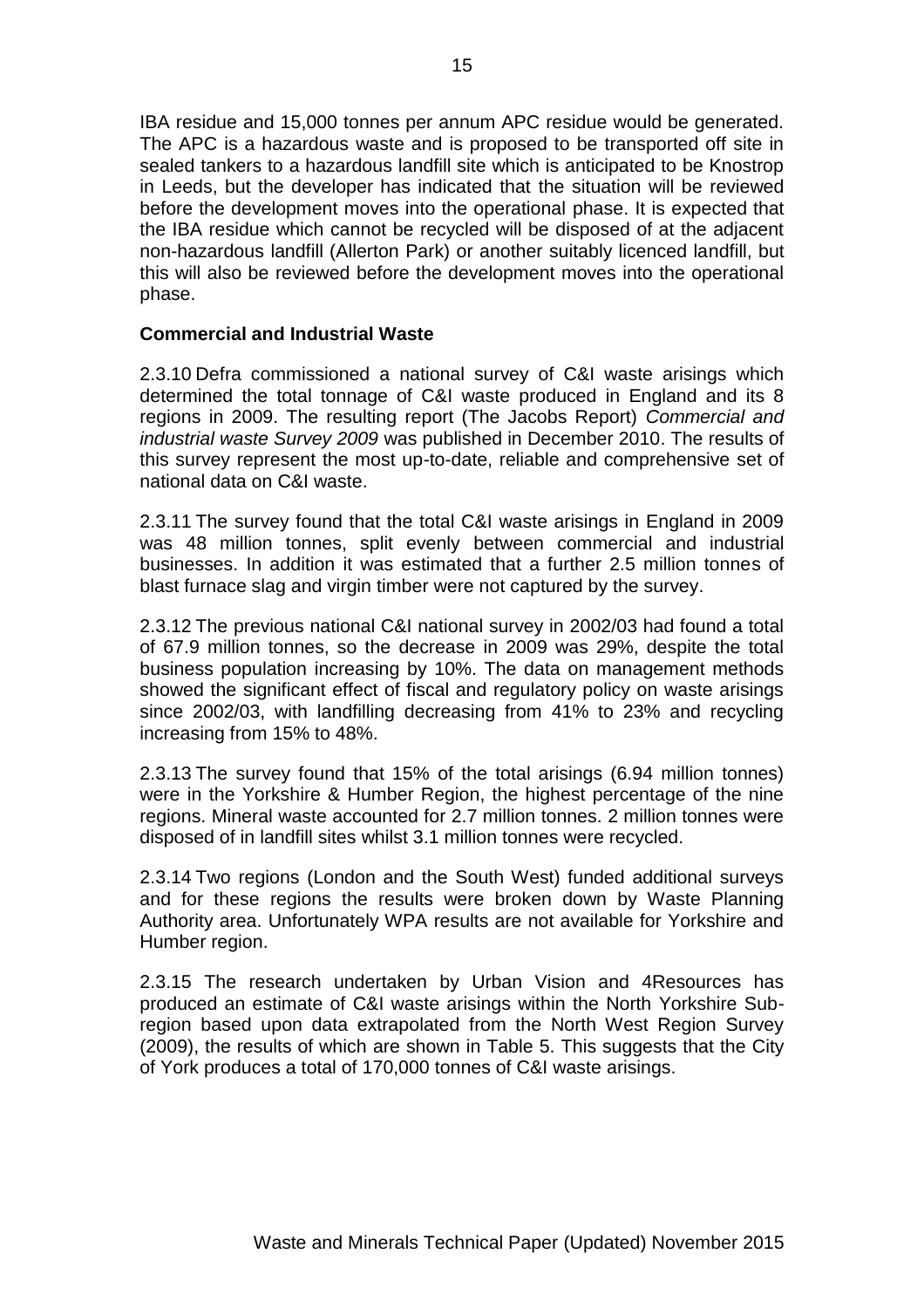#### **Table 5: North Yorkshire Sub-region 2015 C&I Waste Arisings (Tonnes) extrapolated from North West Region C&I Survey (2009). Excludes Power & Utilities Waste**

|                            | <b>Commercial &amp; Industrial Waste</b> |
|----------------------------|------------------------------------------|
| North Yorkshire Sub-region | 758,000                                  |
|                            |                                          |
| North Yorkshire            | 588,000                                  |
| City of York               | 170,000                                  |

Source: Urban Vision and 4 Resources. 2015

#### **Construction, Demolition and Excavation Waste**

2.3.16 The research undertaken by Urban Vision and 4Resources has produced estimates of 2013 CD&E waste arisings within the North Yorkshire Sub-region, the results of which are shown in Table 6. The total CD&E waste arisings within the Sub-region in 2013 was in the order of **384,664 tonnes**. However, the Report states that given the uncertainty about fate of material passing through transfer stations and the lack of information about exempt sites which includes utilising waste for reclamation purposes, the estimates should be regarded as a minimum estimate of the quantity of local arisings. The majority of this is excavation waste, accounting for approximately 74%, with construction & demolition waste accounting for the remainder. There is likely to be an uneven geographical distribution of CD&E arisings across the Sub-region with most arisings concentrated in urban areas.

#### **Table 6: CD&E 2013 Waste Arisings in the North Yorkshire Sub-region. Excludes CD&E waste deposited at 'registered exemption' sites**

| <b>Tonnes</b> |
|---------------|
| 101,000       |
| 291,600       |
| 392,600       |
| 384,664       |
| -- - - -      |

Source: Urban Vision and 4 Resources. 2015

#### **Agricultural Waste**

2.3.17 Information from Defra indicates that in 2012 there were 248 farm holdings in City of York. Urban Vision and 4Resources have estimated that these holdings would produce 168,403 tonnes of agricultural waste, assuming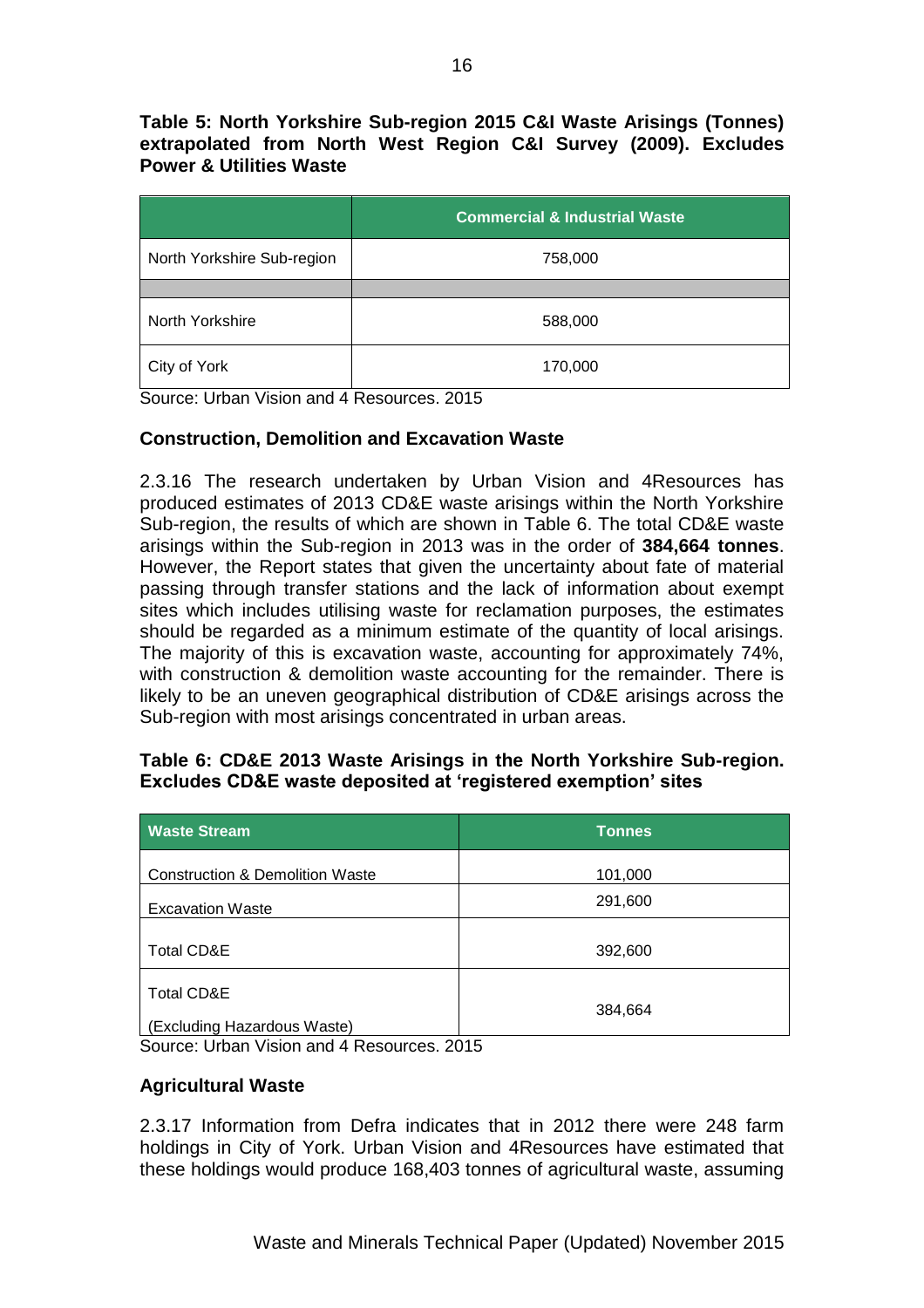that each holding in the North Yorkshire sub-region as a whole produces the same quantity of waste. They estimate, however, that only 1210 tonnes would be managed off site. The caveats regarding the accuracy of data on agricultural waste referred to in paragraph 2.2.3 should be noted.

#### **Low Level Radioactive Waste**

2.3.18 There is no reliable information on low level radioactive waste arisings in City of York. However, a survey carried out by Urban Vision and 4Resources in 2013 suggested that arisings are low.

#### **2.4 Waste Management Facilities**

2.4.1 The major waste facility in City of York is at Harewood Whin, located near Rufforth and owned and operated by the council's existing waste contractor, Yorwaste. The site includes a non-hazardous landfill, leachate treatment plant, landfill gas generation plant, recycling plant and wind-row composting facility. The landfill site is the only such facility within the City of York area and has planning permission until 2017 to accept up to 300,000 tonnes of waste per annum. However, reduced volumes of waste are being disposed to landfill which may mean that the site is not full by 2017, hence enabling the operators to seek planning permission to allow operations to continue for a longer period.

2.4.2 In 2013 Yorwaste submitted a planning application for a material recycling facility, waste transfer station and associated development on Green Belt land immediately to the south of their existing site. The Council decided to grant planning permission but the application was called-in by the Secretary of State. Yorwaste subsequently withdrew the application and are currently preparing for a new application for similar development but within the existing site.

2.4.3 The Council also operates two household waste recycling centres at Hazel Court and Towthorpe. A third recycling centre at Beckfield Lane was closed in 2012 following an evaluation of provision in York.

2.4.4 Yorwaste also operate a waste transfer station at Hessay with a capacity of 49,000 tonnes per annum (tpa) of C&I and CD&E waste. Other transfer stations in City of York are located at Outgang Lane (5000 tpa of CD&E waste), Outgang Lane (25,771 tpa of C&I and CD&E waste), Rufforth Airfield (5027 tpa of C&I and CD&E waste), Woodhouse Farm (1861 tpa of C&I and CD&E waste) and Caltal (5000 tpa of CD&E waste).

#### **2.5 Waste Movements**

2.5.1 Most waste is transported some distance for disposal and recovery. In general inert wastes that cause least risk are dealt with close to the point of arising whereas more difficult wastes need to be transported further to specialist facilities. This is particularly the case for hazardous waste. Information on waste movements, including the types and quantities of waste deposited and their origin, can be obtained from the returns which operators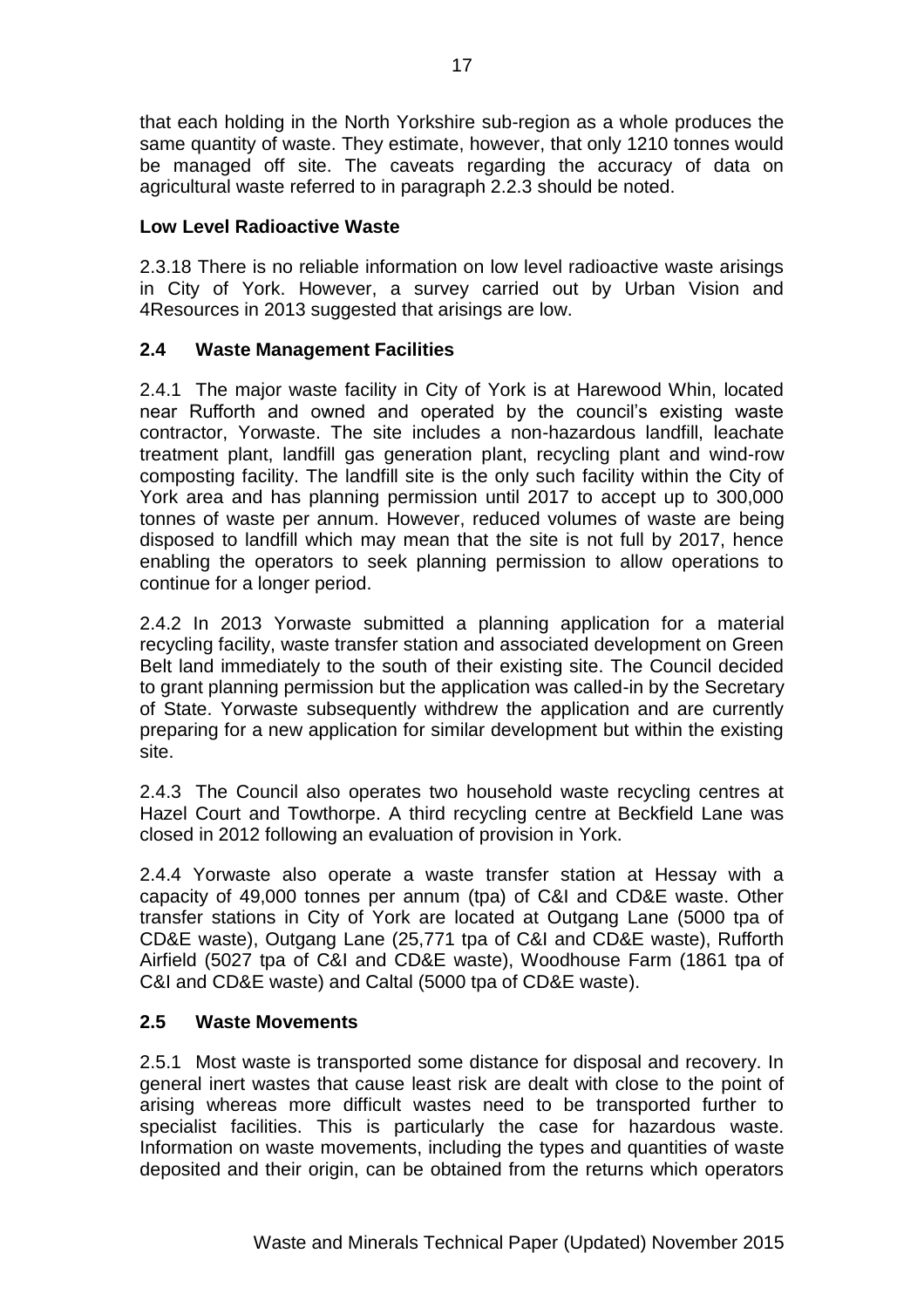of waste management facilities submit to the Environment Agency. Whilst some operators do not consistently record waste origins, in Yorkshire and Humber this is only 4% of the tonnage so good information is available. At this stage information only regional information is available and this is summarised in the following paragraphs.

2.5.2 In 2010 14.9 million tonnes of waste was deposited at sites in the region, of which over 80% arose from within the region. Imports were mainly from the North West, North East and East Midlands regions. 9.5 million tonnes were household, commercial and industrial waste of which over 70% originated from within the region. 5 million tonners were inert, construction and demolition waste of which over 90% originated from within the region. 460,000 tonnes of hazardous waste were deposited of which just over 50% originated from within the region.

2.5.3 Over 90% of landfill deposits, over 80% of transfer station deposits and just under 80% of treatment deposits originated from within the region.

2.5.4 At least 508,000 tonnes of waste were exported from the Yorkshire and Humber Region in 2010 and the Environment Agency considers that this is likely to be a significant under-estimate. The main regions receiving waste from Yorkshire and Humber were East Midlands (208,000 tonnes), the North West (115,000 tonnes) and the North East (108,000 tonnes).

#### **2.6 Future Waste Management Needs**

2.6.1 Factors that are likely to influence future waste arisings include the landfill tax and its escalator, which make it increasingly cost-effective to minimise, re-use or recycle C&I and C&D wastes, and the Aggregates Levy, which encourages re-use of C&D waste. There is also the impact of producer responsibility measures, such as the Packaging, ELV and Batteries Directives, and of integrated product policy initiatives to be considered. Similarly, the Landfill (England and Wales) Regulations require pre-treatment and encourage diversion whilst the costs of disposal of hazardous waste have increased. These influences all encourage producers to minimise, reuse or recycle waste.

2.6.2 Although continued economic growth will tend to lead to increases in waste arisings, through greater activity in the provision of goods and services all of which will produce waste, the correlation need not be linear because the instruments mentioned above are largely acting to break the link between growth and waste arisings. This is an explicit policy aim in government waste policy.

#### **Forecasts in the RSS (revoked)**

2.6.3 Assumptions must be made for further growth, or otherwise, for different waste streams and projections will vary according to the waste stream being considered. Key assumptions were made in setting sub-regional waste apportionment in the former RSS (Policy 46), for MSW and C&I waste.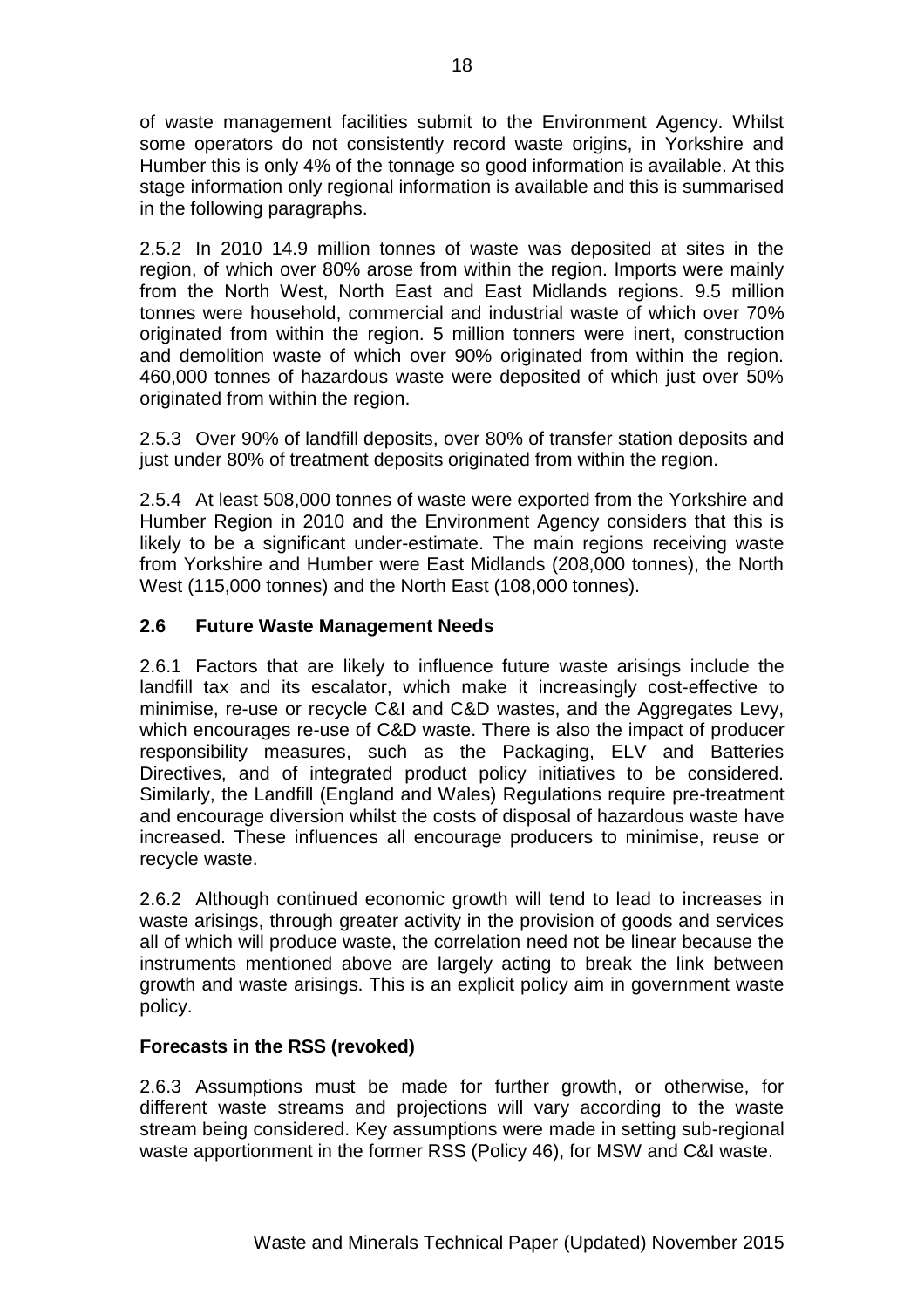2.6.4 The Yorkshire and Humber Plan (RSS) (now revoked) contained growth forecasts for MSW and C&I waste for the period up to 2021. As well as regional figures, there are forecasts for each Waste Planning Authority area including City of York. It is stressed that these are not intended to be a detailed forecast but to provide a suitable benchmark for the preparation of local development documents. The relevant figures are set out in Tables 8 and 9.

| Area            | <b>Tonnes</b><br>to<br>be managed<br>(1000)<br>2005<br>tonnes/pa) | <b>Tonnes</b><br>to<br>be managed<br>('000<br>2010<br>tonnes/pa) | <b>Tonnes</b><br>to<br>be managed<br>(1000)<br>2015<br>tonnes/pa) | <b>Tonnes</b><br>to<br>be managed<br>(1000)<br>2021<br>tonnes/pa) |
|-----------------|-------------------------------------------------------------------|------------------------------------------------------------------|-------------------------------------------------------------------|-------------------------------------------------------------------|
| Y&H Region      | 2,908                                                             | 3,033                                                            | 3,183                                                             | 3,384                                                             |
| North Yorkshire | 494                                                               | 522                                                              | 551                                                               | 589                                                               |
| <b>NYCC</b>     | 375                                                               | 395                                                              | 416                                                               | 443                                                               |
| City of York    | 119                                                               | 127                                                              | 135                                                               | 146                                                               |

Source: The Yorkshire and Humber Plan. May 2008

#### **Table 9: Forecasts for Commercial and Industrial Waste\***

| Area                      | <b>Tonnes</b><br>to<br>be managed<br>(1000)<br>2005<br>tonnes/pa) | <b>Tonnes</b><br>to<br>be managed<br>(1000)<br>2010<br>tonnes/pa) | <b>Tonnes</b><br>to<br>be managed<br>(1000)<br>2021<br>tonnes/pa) | <b>Tonnes</b><br>to<br>be managed<br>(1000)<br>2021<br>tonnes/pa) |
|---------------------------|-------------------------------------------------------------------|-------------------------------------------------------------------|-------------------------------------------------------------------|-------------------------------------------------------------------|
| Y&H Region                | 8,936                                                             | 8,869                                                             | 8,8913                                                            | 8,985                                                             |
| <b>North</b><br>Yorkshire | 954                                                               | 969                                                               | 995                                                               | 1,029                                                             |
| <b>NYCC</b>               | 678                                                               | 688                                                               | 706                                                               | 730                                                               |
| City of York              | 276                                                               | 281                                                               | 289                                                               | 299                                                               |

\*excludes closed gate

Source: The Yorkshire and Humber Plan. May 2008

2.6.5 The RSS also contained forecasts of capacity requirements to manage the forecast C&I waste by disposal/treatment method and these are set out in Tables 10 and 11.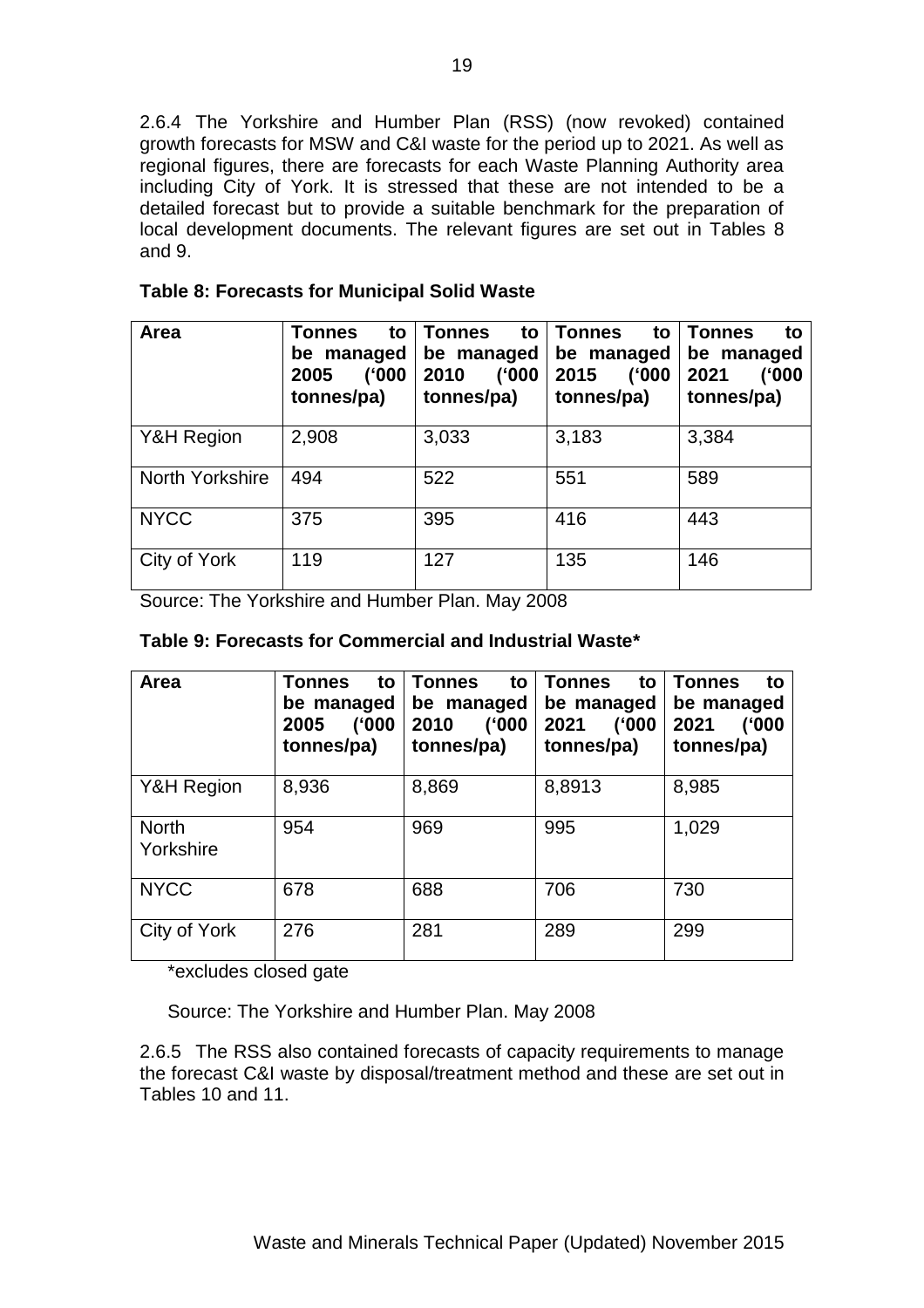#### **Table 10: Landfill Capacity Required for C&I Waste\***

| Area                      | 2005<br>(1000)<br>tonnes) | ('000<br>2010<br>tonnes) | ('000<br>2015<br>tonnes) | (1000)<br>2021<br>tonnes) |
|---------------------------|---------------------------|--------------------------|--------------------------|---------------------------|
| Y&H Region                | 2,949                     | 2,927                    | 2,941                    | 2,965                     |
| <b>North</b><br>Yorkshire | 315                       | 320                      | 328                      | 340                       |
| <b>NYCC</b>               | 224                       | 227                      | 233                      | 241                       |
| City of York              | 91                        | 93                       | 95                       | 99                        |

\*excludes closed gate

Source: The Yorkshire and Humber Plan. May 2008

#### **Table 11: Treatment Capacity Required for C&I Waste\***

| Area                      | ('000<br>2005<br>tonnes) | (1000)<br>2010<br>tonnes) | ('000<br>2015<br>tonnes) | 2021<br>('000<br>tonnes) |
|---------------------------|--------------------------|---------------------------|--------------------------|--------------------------|
| Y&H Region                | 5,987                    | 5,942                     | 5,972                    | 6,020                    |
| <b>North</b><br>Yorkshire | 639                      | 649                       | 667                      | 689                      |
| <b>NYCC</b>               | 454                      | 461                       | 473                      | 489                      |
| City of York              | 185                      | 188                       | 194                      | 200                      |

\*excludes closed gate

Source: The Yorkshire and Humber Plan. May 2008

2.6.6 The RSS noted that whilst a limit should be put on the provision of landfill capacity, there will still be a need to landfill the residual elements of MSW and C&I waste after treatment.

2.6.7 The RSS also estimated the additional waste capacity required in the region to manage these quantities of MSW and C&I waste. Relevant figures are set out in Table 12 which show the additional capacity needed. However, these estimates were not broken down to Waste Planning Authority area.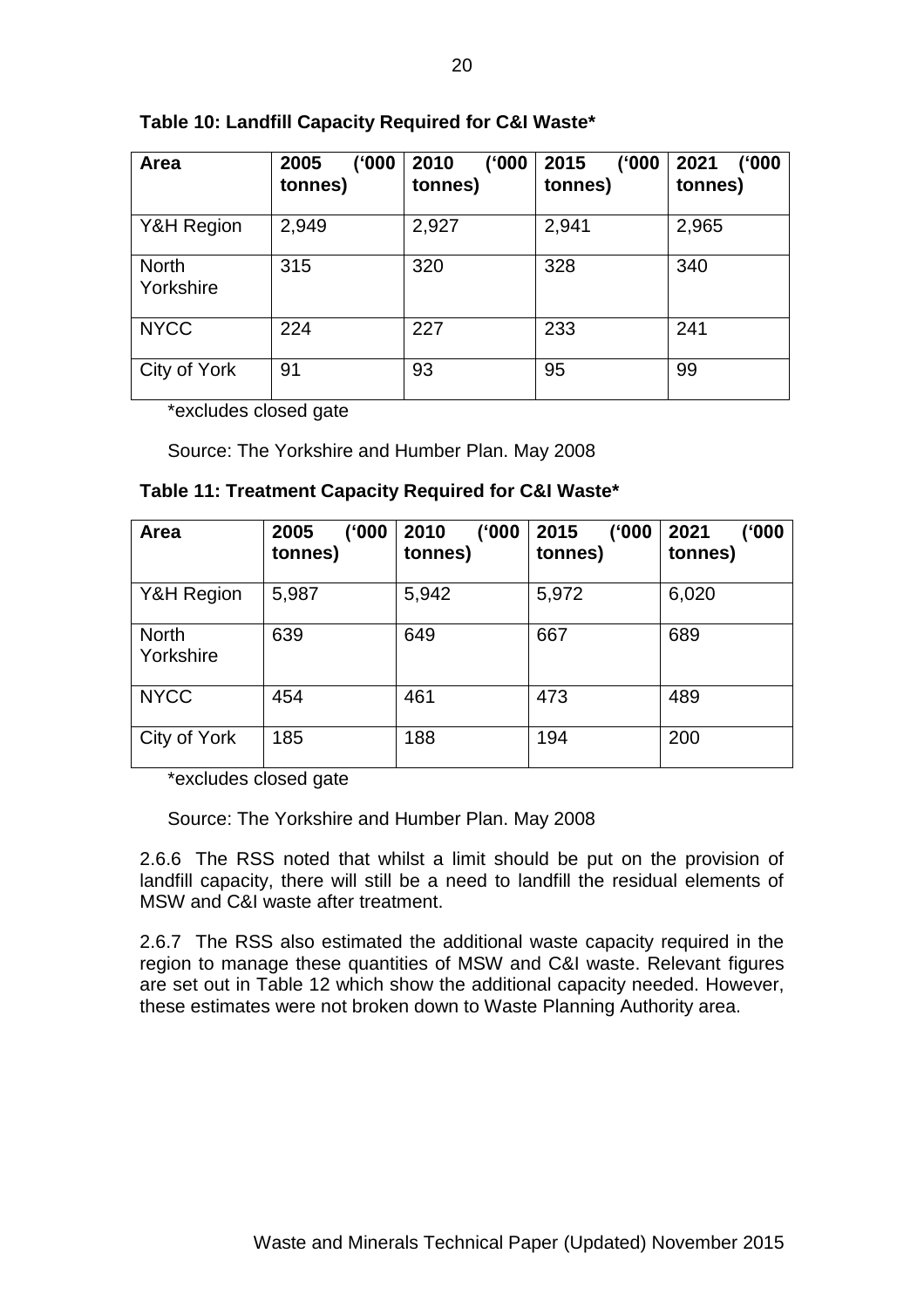| Area                   | <b>Required</b><br>capacity<br>2010<br>('000 tonnes p/a) | <b>Required</b><br>capacity<br>2015<br>$\left  \right $ ('000 tonnes p/a) $\left  \right $ ('000 tonnes p/a) | <b>Required</b><br>capacity<br>2021 |
|------------------------|----------------------------------------------------------|--------------------------------------------------------------------------------------------------------------|-------------------------------------|
| Y&H Region             | 3,682                                                    | 1,554                                                                                                        | 4,690                               |
| <b>North Yorkshire</b> | 864                                                      | 1,554                                                                                                        | 1,069                               |

#### **Table 12: Additional capacity required to manage MSW and C&I Waste**

Source: The Yorkshire and Humber Plan. May 2008

#### **City of York Forecasts**

2.6.8 City of York Council has produced projections for the amount of MSW and hazardous waste that will need to be managed by the Council over the next two decades. The figures are based on zero growth in existing domestic properties but allow for additional waste arisings from new households. In addition there will be further such arisings not managed by the Council and further work is needed to identify the levels of these arisings. The Council's waste projections are shown in Table 13. These projections date from 2011 but have not yet been updated to take account of more recent information.

| Year    | <b>Total Waste Arisings (tonnes)</b> | <b>Residual Waste (tonnes)</b> |
|---------|--------------------------------------|--------------------------------|
| 2011/12 | 103,877                              | 53,000                         |
| 2012/13 | 104,627                              | 52,855                         |
| 2013/14 | 105,374                              | 53,383                         |
| 2014/15 | 106,120                              | 53,917                         |
| 2015/16 | 106,862                              | 54,456                         |
| 2016/17 | 107,602                              | 54,802                         |
| 2017/18 | 108,340                              | 55,146                         |
| 2018/19 | 109,075                              | 55,488                         |
| 2019/20 | 109,808                              | 55,829                         |
| 2020/21 | 110,539                              | 56,167                         |
| 2021/22 | 111,267                              | 56,504                         |
| 2022/23 | 111,992                              | 56,840                         |

#### **Table 13: Projections of Waste Arisings**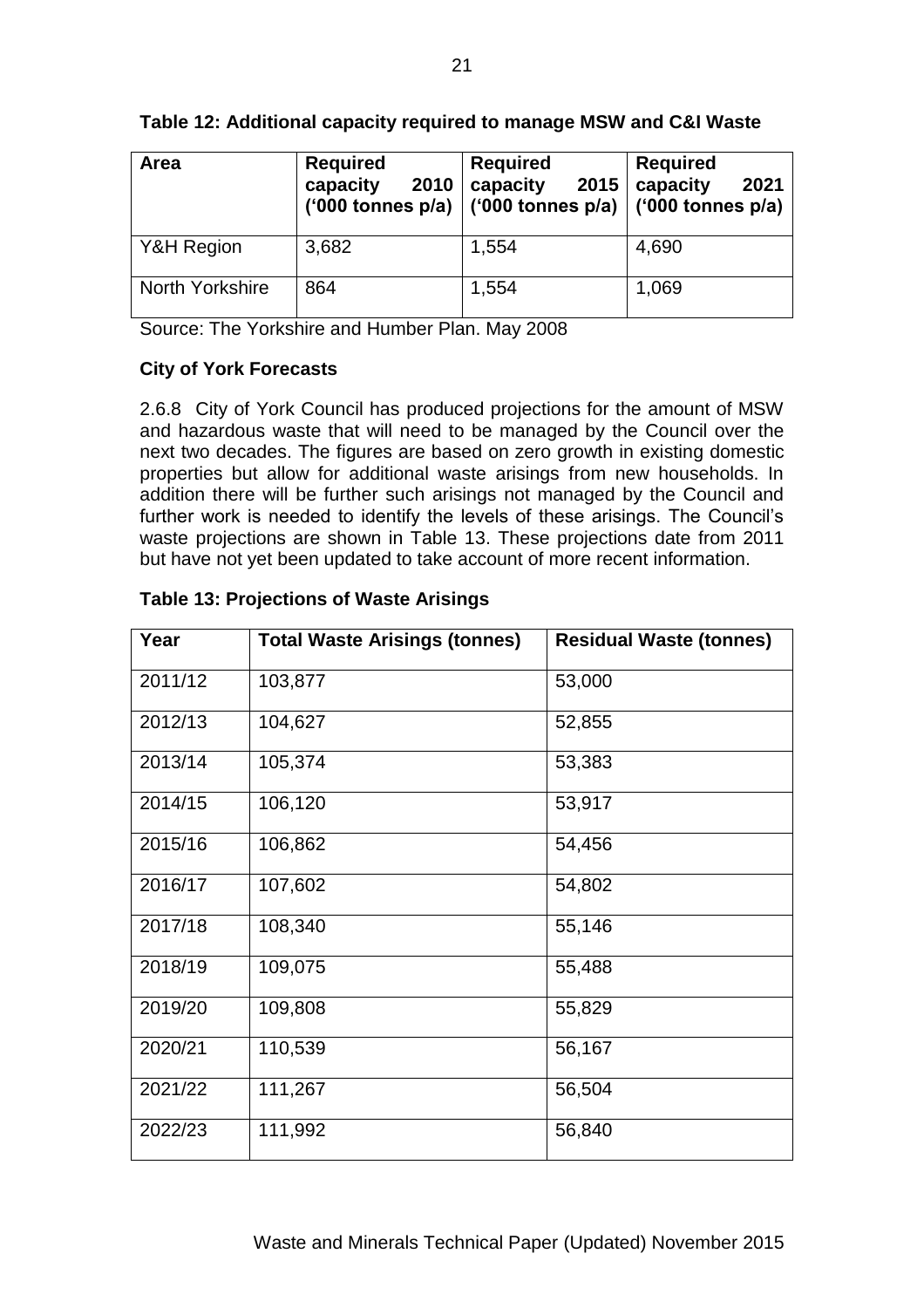| 2023/24 | 112,716 | 57,174 |
|---------|---------|--------|
| 2024/25 | 113,436 | 57,506 |
| 2025/26 | 114,155 | 57,836 |
| 2026/27 | 114,871 | 58,165 |
| 2027/28 | 115,585 | 58,492 |
| 2028/29 | 116,296 | 58,818 |
| 2029/30 | 117,005 | 59,142 |
| 2030/31 | 117,712 | 59,464 |

Source: City of York Council. Core Strategy Submission Document. 2011

#### **Urban Vision and 4Resources Forecasts**

#### **Capacity**

2.6.9 Urban Vision and 4Resources have undertaken research which includes assessing capacity of waste management facilities within the North Yorkshire Plan area. Table 14 shows the estimated capacity of waste management facilities. The information includes facilities with planning permission but not yet operational. It does not include restricted user landfill sites or Barnsdale Bar Landfill and Long Lane Landfill sites in North Yorkshire which were not operational but did have theoretical capacity when the report was written.

#### **Table 14: Estimated Waste Management Capacity in the Joint Plan Area 2015**

| <b>Waste Management Method</b>           | <b>May 2015 Estimated Capacity</b><br>(tonnes per annum) |
|------------------------------------------|----------------------------------------------------------|
| Landfill                                 | 693,000                                                  |
| Anaerobic Digestion                      | 197,000                                                  |
| Composting                               | 112,000                                                  |
| <b>Household Waste Recycling Centres</b> | 93,000                                                   |
| Incineration with Energy Recovery        | 675,000                                                  |
| Recycling (CD&E)                         | 223,000                                                  |
| Recycling                                | 721,000                                                  |
| Transfer                                 | 718,000                                                  |
| Treatment                                | 115,000                                                  |

Source: Urban Vision and 4 Resources Addendum Report. May 2015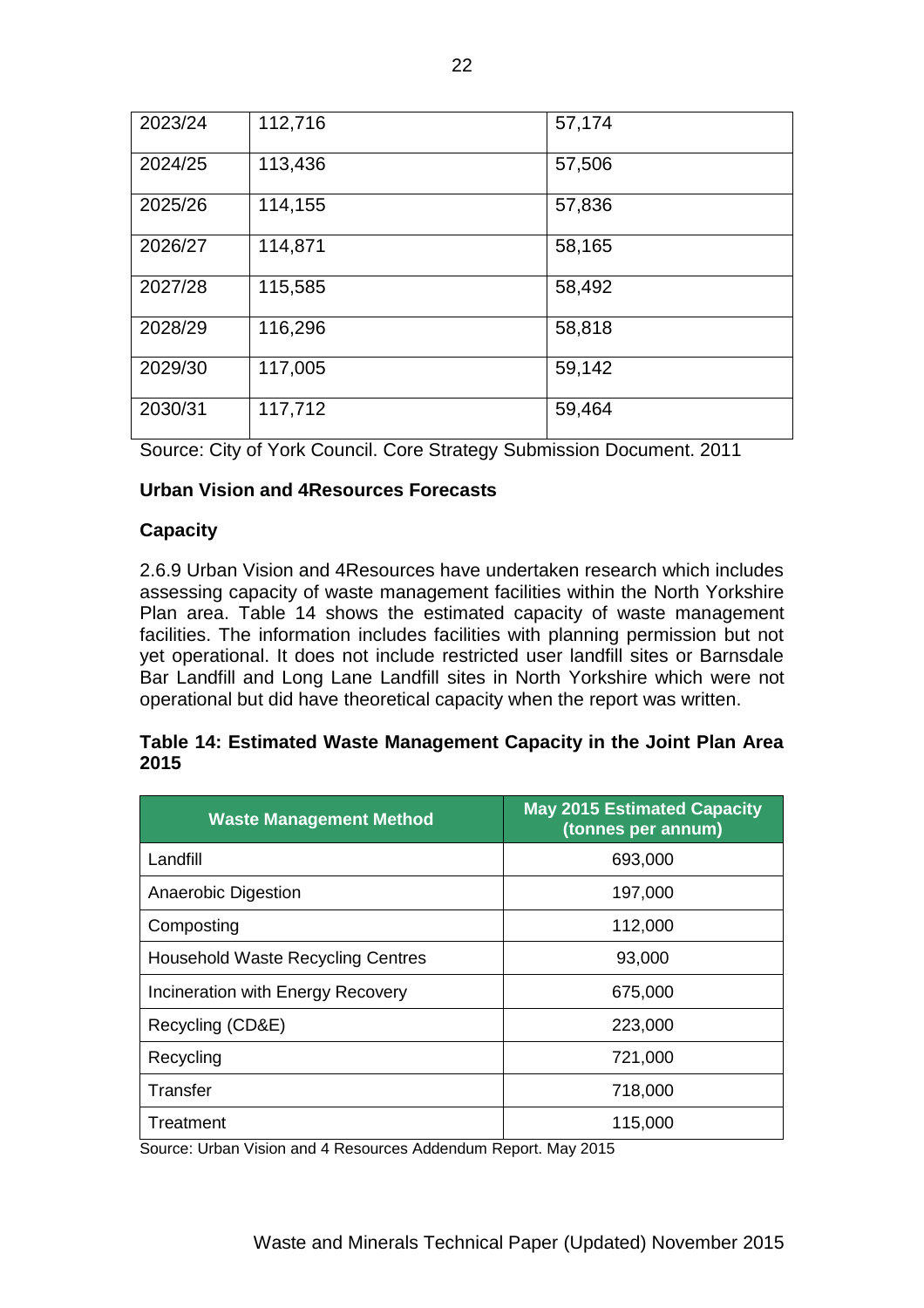2.6.10 Table 15 summarises the projected 2030 capacity of waste facilities within the Joint Plan area based upon current planning permission and Environment Agency licence capacity data and end dates. It does not include restricted user landfill sites or Barnsdale Bar Landfill and Long Lane Landfill sites in North Yorkshire which at the time of producing the information were assumed to be inactive over the plan period. The capacity projections are based upon waste streams or combinations of waste streams, due to the fact that facilities often accept more than one type of waste management stream.

| <b>Waste Management Stream</b>                          | <b>2030 Projected Capacity</b><br>(tonnes per annum) |
|---------------------------------------------------------|------------------------------------------------------|
| Local Authority Collected Waste (LACW)                  | 100,000                                              |
| Commercial and Industrial (C&I) waste                   | 542,000                                              |
| Construction, Demolition and Excavation<br>(CD&E) waste | 203,000                                              |
|                                                         |                                                      |
| LACW and C&I                                            | 1,011,000                                            |
| C&I and CD&E                                            | 938,000                                              |
|                                                         |                                                      |
| LACW and C&I and CD&E                                   | 259,000                                              |

#### **Table 15: Projected Waste Management Capacity in Joint Plan area 2030**

Source: Urban Vision and 4 Resources Addendum Report. May 2015

#### **Capacity Requirements**

2.6.11 The research undertaken by Urban Vision and 4Resources projects waste arisings within the North Yorkshire Sub-region up to 2030 based upon a number of scenarios and growth assumptions, and compares these against existing waste management capacity in order to identify any potential capacity gap.

#### **Local Authority Collected Waste**

2.6.12 For the early part of the Joint Plan period continued reliance on landfill for LACW would be required, pending development of the AWRP facility. If AWRP were not commissioned reliance on landfill may need to continue and a capacity gap for anaerobic digestion and other recovery processes of LACW would exist.

2.6.13 However, as AWRP is currently being developed and expected to be operational in 2017, no specific capacity gap in LACW management facilities would exist for the Plan period, on the assumption that exports of recyclate continue as is currently the case although the Waste Management Authorities in the area have indicated that some additional facilities, such as transfer facilities, may be needed in order to provide an adequate overall geographical network of capacity.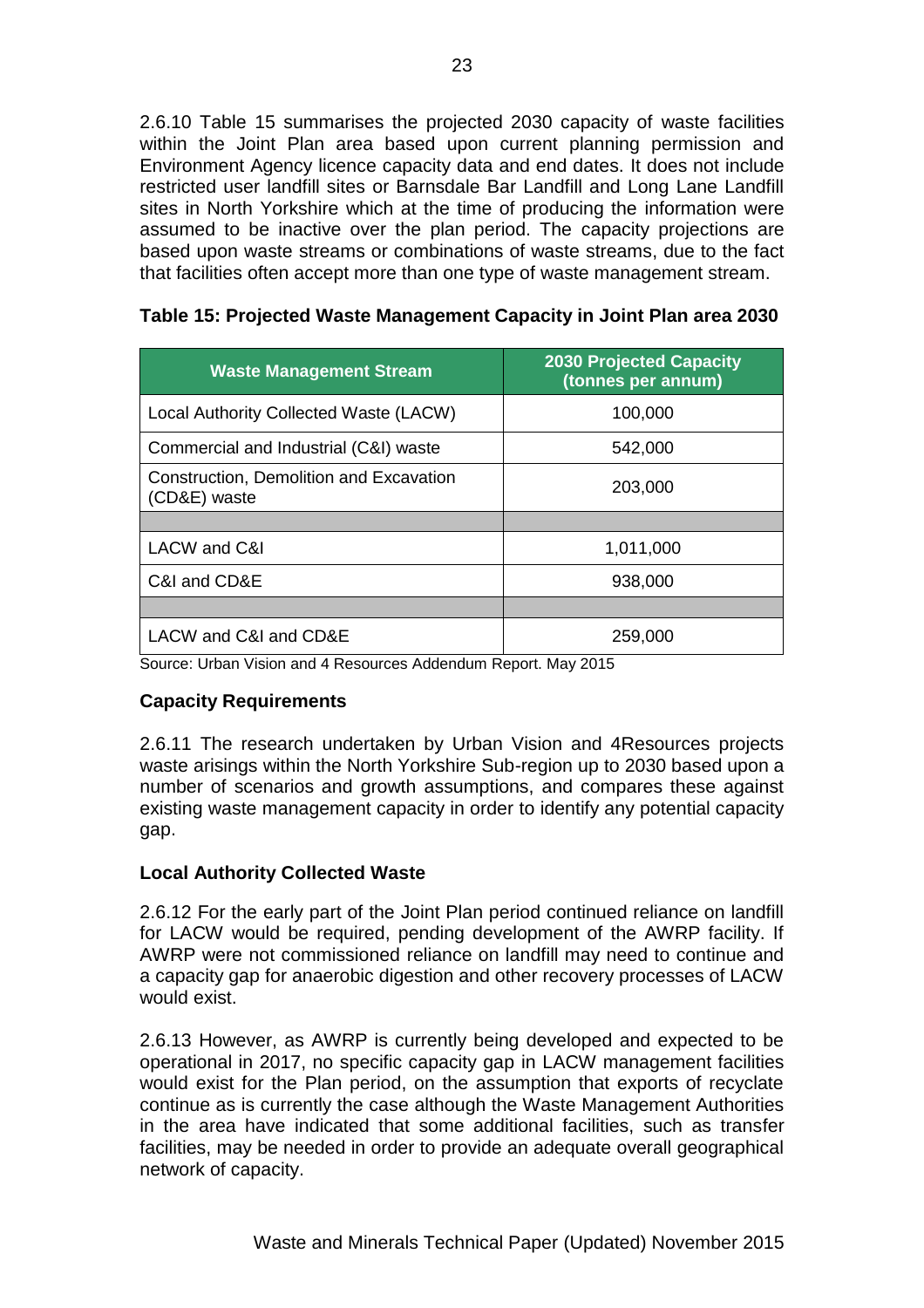#### **Commercial and Industrial Waste**

2.6.14 The Urban Vision and 4Resources research projects C&I arisings up to 2030 based upon a number of scenarios and growth assumptions, and compares these against existing waste management facilities in order to calculate a potential capacity gap.

2.6.15 The research suggests that under the majority of scenarios there is a recycling capacity gap at the beginning of the plan period until the Allerton Waste Recovery Park (AWRP) becomes operational. A small capacity gap for recycling of C&I waste at the end of plan period is projected only under one scenario which calculates high waste growth and high recycling rates. There is a capacity gap for the recovery of energy from suitable C&I waste under a number of the scenarios tested, but only until AWRP becomes operational. A capacity gap for landfill of C&I waste is only projected under the baseline scenario where no increase in recycling or recovery is assumed. In addition to this, the research identifies a small potential capacity gap for the landfilling of hazardous C&I waste, although the amount would not justify specific provision in the Plan area.

#### **Construction, Demolition and Excavation Waste**

2.6.16 The Urban Vision and 4Resources research projects CD&E arisings up to 2030 based upon a number of scenarios and growth assumptions, and compares these against existing waste management facilities in order to calculate a potential capacity gap. This has resulted in the identification of a predicted significant shortfall in capacity for facilities to recycle CD&E waste, primarily the construction and demolition element, throughout the majority of the plan period. In addition to this, a potentially significant capacity gap has been identified for landfill of CD&E waste, particularly over the latter part of the Plan period.

2.6.17 With regard to the current management of 'construction and demolition waste', information from the Environment Agency Waste Interrogator shows that in 2013 over 520,000 tonnes was sent to landfill in the Joint Plan area, around 64% of total 'construction and demolition waste' deposits, and over 135,000 tonnes was managed at treatment facilities.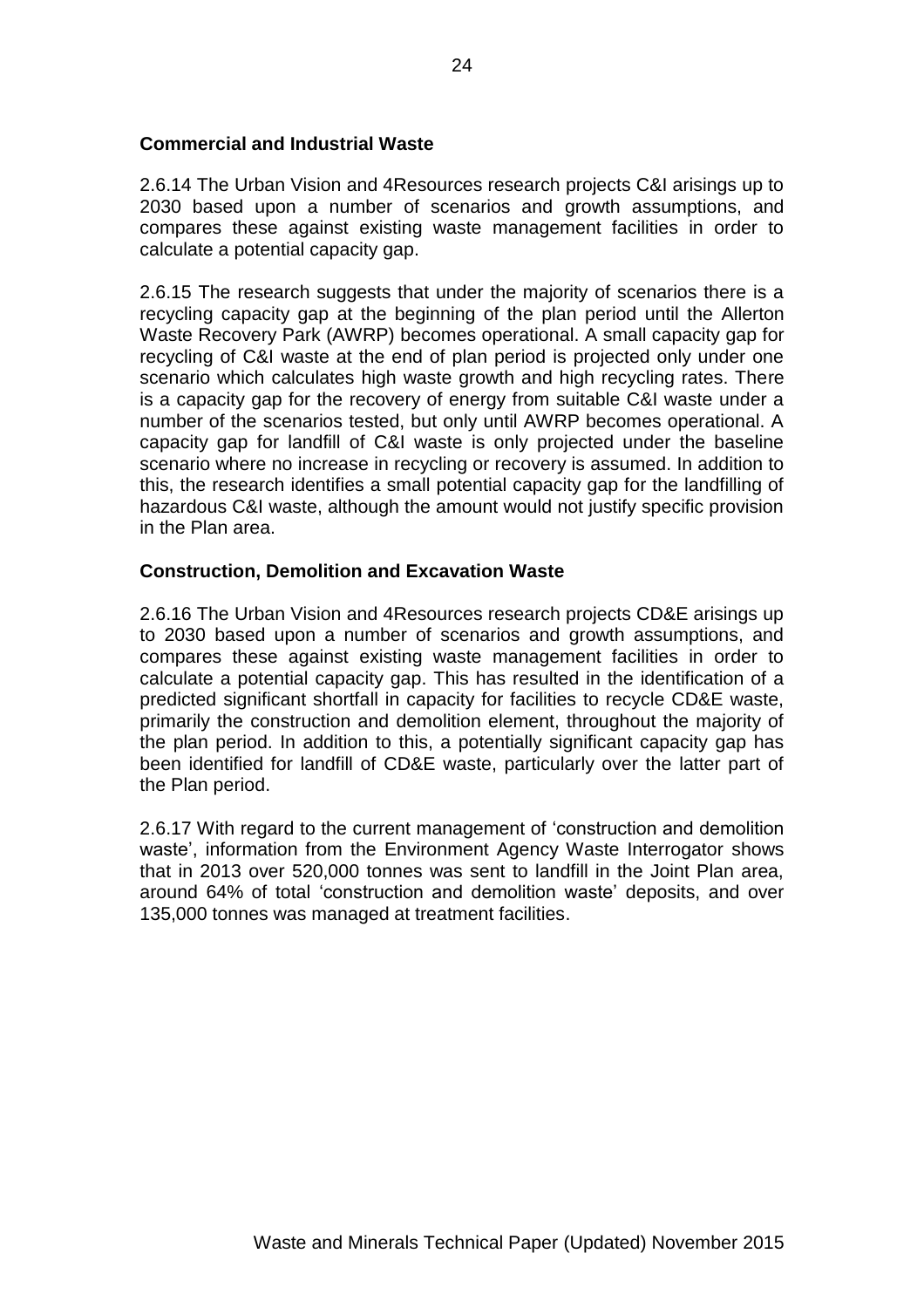#### **3. MINERALS**

#### **3.1 Policy Context**

3.1.1 Minerals underpin our modern economy. They are essential for manufacturing and energy supply. They also provide the materials to build the homes, schools, hospitals and infrastructure needed by sustainable communities. Minerals extraction is one of many pressures on land-use in the UK and it is the purpose of our planning system to address these competing demands.

3.1.2 Mineral working is different from other forms of development as it can only take place where the mineral occurs. Mineral planning determines when and where minerals are extracted by providing a framework integrating protection of the environment with the need for the minerals industry to maintain our economy and way of life. The planning system addresses national, regional and local issues and encourages public involvement throughout. It has an important role to play in contributing to the Government's strategy for promoting sustainable development.

3.1.3 Government policies for mineral planning are contained in the National Planning Policy Framework published in March 2012. The special place of mineral planning is recognised by the NPPF devoting a separate chapter to the subject of 'Facilitating the sustainable use of minerals'. The policy states that 'minerals are essential to support sustainable economic growth and our quality of life. It is therefore important that there is sufficient supply of material to provide the infrastructure, buildings, energy and goods that the country needs. However, since minerals are a finite natural resource, and can only be worked where they are found, it is important to make the best use of them to secure their long-term conservation' (paragraph 142). The NPPF then sets out a list of requirements for local planning authorities in preparing Local Plans and a similar list of requirements for them in determining planning applications. Mineral planning authorities are required to plan for a steady and adequate supply of aggregates and industrial minerals.

3.1.4 Accompanying the NPPF, the Government has consolidated a number of planning practice guidance notes, circulars and other advice into a single Planning Practice Guidance suite which is available as an on-line resource. Most of this guidance was issued in March 2014 but it is revised and updated as appropriate. This replaces the 'Technical Guidance to the National Planning Policy Framework' that was published with the NPPF in March 2012.

3.1.5 The emphasis placed on minerals in the NPPF and the need for additional technical guidance reflects the specialist nature of mineral planning and the fact that before the publication of the NPPF, previous Governments had published very extensive policy and guidance on minerals, through a series of Mineral Policy Statements (MPSs), separate from the main series of Planning Policy Statements. The over-arching MPS (Planning and Minerals – MPS 1) was published in 2006 and was accompanied by a practice guide offering examples and principles of good practice and background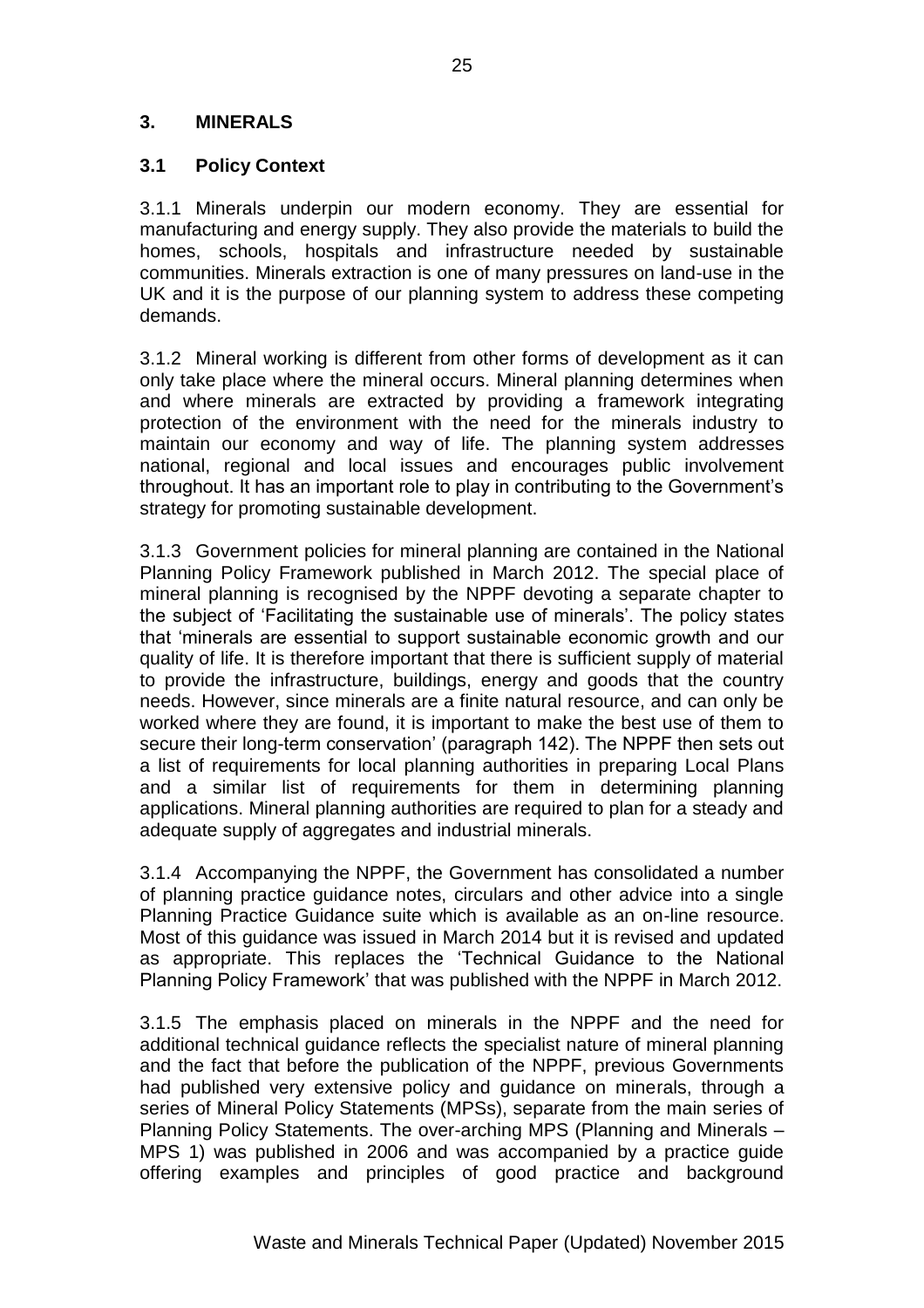information. Before this, MPS 2 (Environmental Effects of Mineral Working) had been published in 2005.

3.1.6 Previously mineral planning policy and advice was provided in a series of 15 Minerals Planning Guidance Notes which were published between 1988 and 2004. These covered general mineral planning matters; guidance on specific minerals including coal (MPG 3), aggregates (MPG 6), peat (MPG 13) and silica sand (MPG 15); and guidance on specific topics such as reclamation (MPG 7) and noise control (MPG 11). All these MPSs and MPGs have now been superceded by the new NPPF.

3.1.7 There are currently no active mineral workings in City of York. However, the British Geological Survey has identified areas within York offering potential resources of sand and gravel. Aggregates are the most commonly extracted and used construction materials in the UK, comprising about 75% by tonnage of all land-won mineral extraction. In 2005 216.1 million tonnes were consumed in England including 11.9 m tonnes from marine landings. Although the mineral planning system in the UK applies to all minerals, the foundations of the system relate to aggregates.

3.1.8 The managed supply system for aggregates has been an important part of minerals planning policy and practice for 40 years. Regional Aggregates Working Parties (RAWPs) were established in all regions in England and in Wales in the 1970s. The system included the periodic collection and analysis of the RAWPs' findings as the basis for national policy guidelines and national integration of the work of the RAWPs by a National Coordinating Group. This led to the publication of the first national supply *Guidelines* for aggregates provision in England and Wales in 1982.

3.1.9 From 1982 until 2012 the fundamentals of the system remained largely intact. The *Guidelines* became part of *Mineral Planning Guidance Note 6: Aggregates* in 1989 and updated in 1994. They were then detached as a separate document again in 2003 before being included within the Aggregates Annex to MPS 1 in 2006 and new *Guidelines* were issued by Government in June 2009.

3.1.10 The Coalition Government abolished Regional Strategies, Regional Development Agencies and regional Government Offices. This had a significant impact on the managed aggregates supply system and the NPPF makes no reference to the word "Region' or 'Regional'. RAWPS have been replaced by 'Aggregate Working Parties' and the sub-regional apportionment has been replaced by a '*Local Aggregate Assessment'*. The NPPF states that Mineral Planning Authorities should *'plan for a steady and adequate supply of aggregates by making provision for the land-won and other elements of their Local Aggregate Assessment'* (paragraph 145).

3.1.11 In accordance with the NPPF, a Local Aggregate Assessment for the North Yorkshire sub-region was published in 2013 and a First Review of the LAA was published in February 2015. The LAA confirms that no sand and gravel sites have been worked in the City of York during the last 10 years,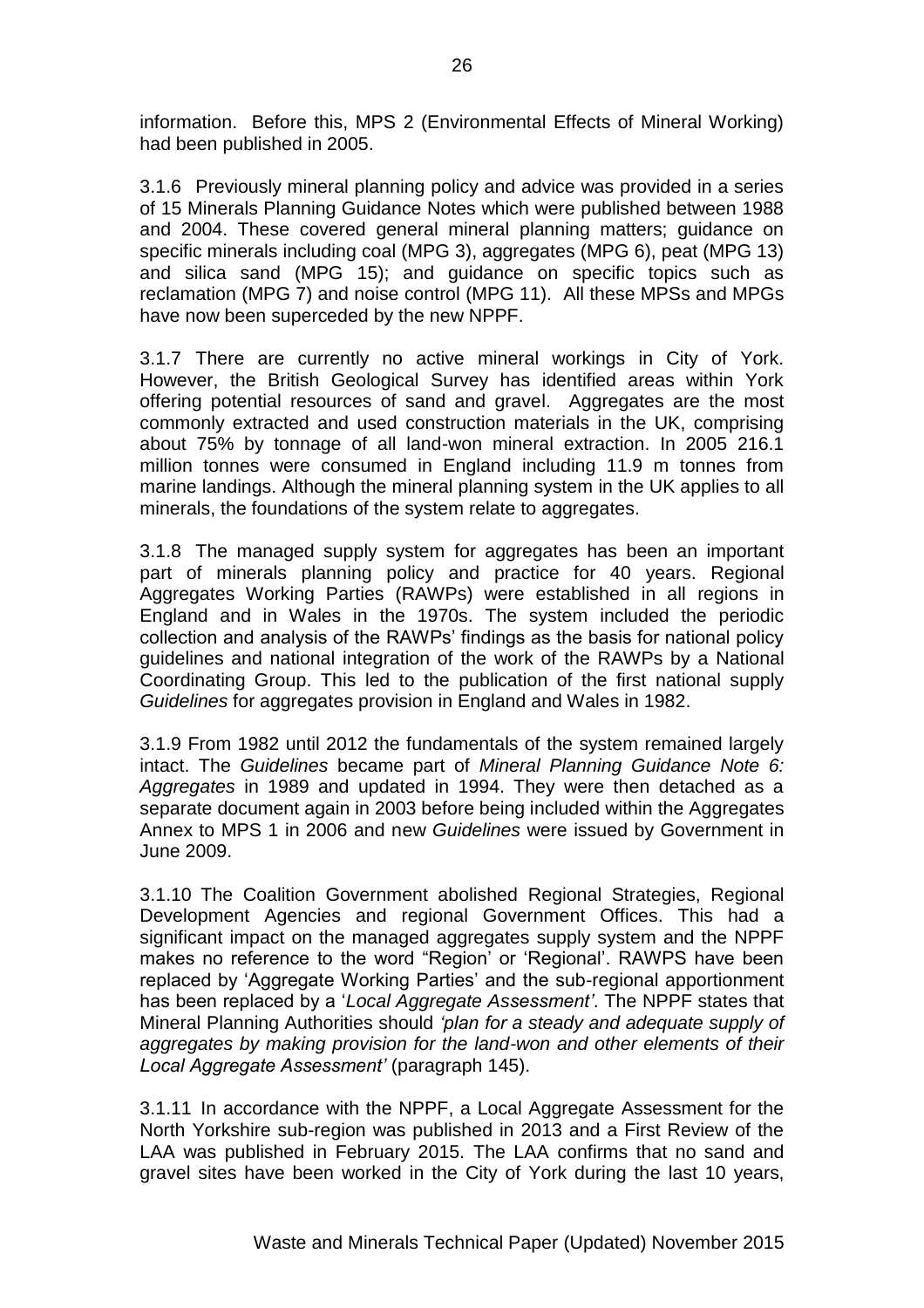there are currently no reserves with planning permission and does not envisage any of the requirement for the period 2014-2030 being provided by City of York.

3.1.12 RSS Policy ENV4 aimed to safeguard mineral deposits by maximising use of secondary aggregates, and where this is not possible, undertake primary extraction as needed. It sought to reduce aggregate production from National Parks and Areas of Outstanding Natural Beauty and to make provision for the extraction of sand and gravel based on the regional sand and gravel study. The RSS anticipated that a total of 73 million tonnes of land-won sand and gravel would be required for the period 2001-2016 and made a subregional apportionment to deliver this tonnage. There was no apportionment to City of York. As noted in paragraph 2.1.18 the RSS was formally revoked in January 2013.

3.1.13 The regional sand and gravel study referred to in Policy ENV14 was carried out by Land Use Consultants who developed and appraised spatial options for revised sub-regional apportionments but these were not accepted by either the industry or the local authorities. The study effectively has been superceded by the Local Aggregate Assessment for the North Yorkshire Subregion.

3.1.14 The City of York Local Plan Deposit Draft 1998 identified an Area of Search for sand and gravel extraction between Upper Poppleton, Rufforth and the north western boundary of the district. This was part of a wider Area of Search identified in the North Yorkshire Minerals Local Plan. It was stated that its primary purpose was to offer long-term flexibility and that any prospective developers would be encouraged to investigate the possibility of moving extracted materials by rail. The 1998 Local Plan also included policies on the sterilisation of unworked minerals, on criteria against which any proposals for sites would be assessed and on after-use of mineral workings.

3.1.15 The 1998 Local Plan also noted that the planning permission for the Selby Coalfield extended into the southern part of the District as far as Copmanthorpe, Bishopthorpe and Elvington. Apart from an access shaft to the coal seam there was no working in or below City of York. The Selby mine ceased production in 2004.

#### **3.2 Mineral Resources**

3.2.1 Mineral resources are natural concentrations of minerals that are or may become of potential economic interest as a basis for the extraction of a mineral product. Areas that are of potential economic interest may change with time.

#### **Sand and Gravel**

3.2.2 A study by the British Geological Survey (BGS) in 2005 identified broad areas of sand and gravel resources in the Yorkshire and Humber region, including resources potentially suitable for use as aggregate in concrete. These glacial, glacio-fluvial and river terrace deposits occur principally in the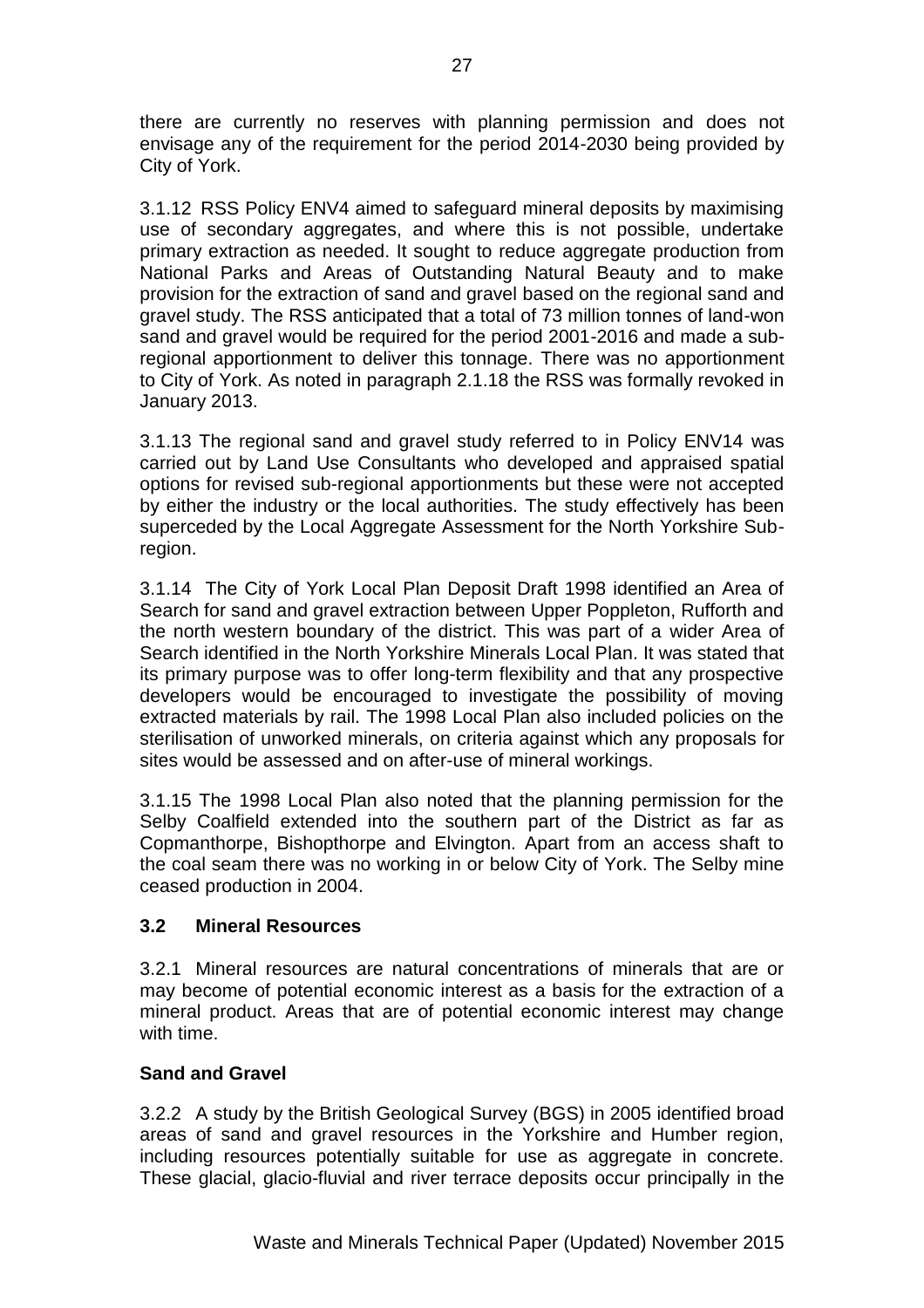central and northern parts of North Yorkshire, including the valleys of the Rivers Swale and Ure, the Vales of Mowbray and York, the Derwent and Leven valleys and in the area of the City of York.

3.2.3 The above study helped to inform another BGS report *Mineral resource Information in Support of National, Regional and Local Planning: North Yorkshire (comprising North Yorkshire, Yorkshire Dales, North york Moors and City of York),* published in 2006. The purpose of this report was to assist all interested parties involved in the preparation and review of development plans both in relation to the extraction of minerals and the protection of mineral resources from sterilization. It provides a knowledge base, in a consistent format, on the nature and extent of mineral resources and the environmental constraints which may affect their extraction. It covers sand and gravel, crushed rock aggregate, chalk, brick clay, industrial limestone, silica sand, potash, salt, building stone, coal and hydrocarbons.

3.2.4 The report and accompanying maps show that the majority of the area of the City of York is underlain by mineral resources.

3.2.5 In 2013 BGS carried out an updated assessment of sand and gravel resources within City of York. The study concludes that, although large volumes of sand and gravel are present within York, the majority of these are lower quality, heterogeneous resources in heavily developed areas. Glaciofluvial sediments, which are the most heavily worked sand and gravel resource within the North Yorkshire sub-region, are not as common in the York area and, where present, are generally of lower quality, with a low proportion of coarse material which limits their use for concreting aggregate.

3.2.6 Three areas are identified in the study as being most prospective for concreting sand and gravel. These are:

• Between Upper Poppleton and Knapton - although clean sands and some gravel are proved here the resources are largely sterilised by existing development.

 East of Bishopthorpe - these sediments contain fine to medium sand overlying gravels. They are less constrained by existing development than those closer to York but sterilisation is still an issue.

 East of Grimston - these comprise some of the most heterogeneous resources comprising up to 3m of sand and gravel overlying till.

3.2.7 In addition to deposits with potential for concreting sand and gravel the study has identified significant tonnages of fine, wind-blown sands. Although unsuitable for use as concreting aggregate they may be suited to applications such as building sand, which are also worked elsewhere in the North Yorkshire sub-region. These deposits are located to the north of York and are best identified as a resource to the east of Earswick and Strensall, with an outlying area to the north east of Stockton on Forest. The areas in question are identified on maps included within the BGS 2013 report.

3.2.8 A further review of the above locations has taken place in August 2014 to help understand the potential, if any, for development of sand and gravel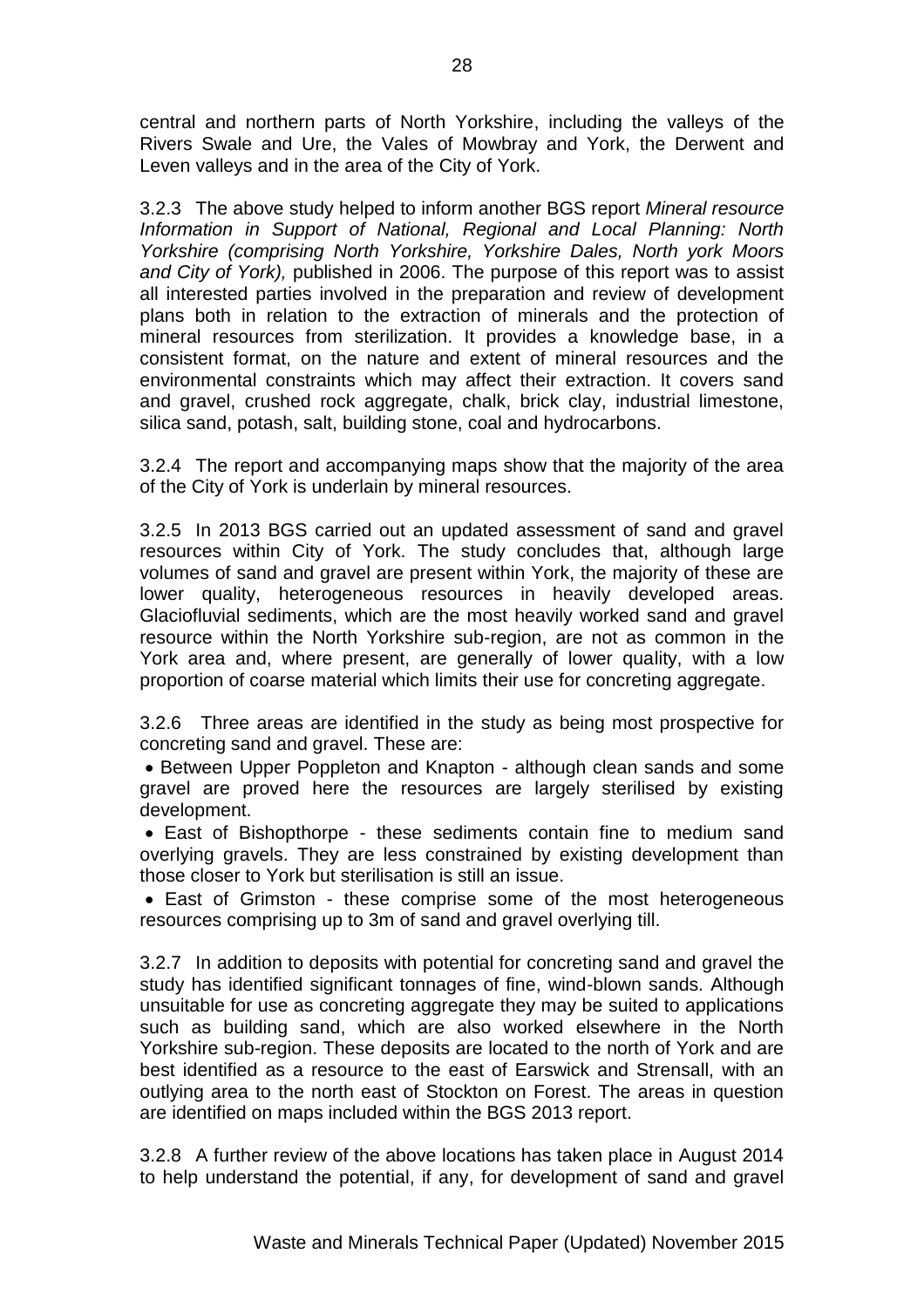resources in the City of York Council area. This is necessary as national planning policy for minerals indicates that all areas with resources should make a contribution to meeting requirements for minerals. The review was undertaken via visits to the locations identified above on 11 August 2014 and via a GiS based review of key constraints. The main findings are summarised below

3.2.8 **Area between Upper Poppleton and Knapton.** This resource area lies mainly along or immediately to the east of the York outer ring road, with a small outlying area to the north west of Nether Poppleton. The small area to the north west of Nether Poppleton is significantly constrained by the proximity of public rights of way, poor road access and proximity to residential development. A number of listed buildings are in relatively close proximity. Total estimated resource in this area (minus urban areas) is 2.1mt. The larger area along and to the east of the ring road is significantly constrained by surface development (mainly residential, commercial and infrastructure) and proximity to residential development. Although the total potential resource (minus urban areas) in this area is quite large (estimated at 27.7mt), it is highly fragmented.

3.2.9 **East of Bishopthorpe** This resource area lies mainly to the west of the A19 and south of the A64 and is crossed by the latter road. The total estimated resource (minus urban areas) is 16mt. The northern part of the area is substantially sterilised by existing surface development including retail and recreational uses and farm buildings. An overhead power transmission line also crosses the southern part of the area. The resource is significantly fragmented. A site of special scientific interest lies adjacent to the western most part of the area.

3.2.10 **East of Grimston** This resource straddles the A1079 and A166 road junction within the A64(T) and adjacent land to the east and west. It is highly constrained by existing surface development and infrastructure, proximity to residential property and other uses and is very highly fragmented. A number of listed buildings are in close proximity.

3.2.11 **East of Easrwick and Strensall** The main part of this area is a large area (c.348ha) containing an estimated resource of 6.3mt. Substantial parts of it (particularly in the west and north) are highly constrained by existing surface development, including residential, agricultural buildings MoD training and firing ranges and overhead transmission cables. A substantial part of the northern part of the area falls within the Strensall Common Site of Special Scientific Interest. The south eastern part, south of the road between Towthorpe and the A64(T) near Stockton on Forest is less constrained, comprising mainly agricultural land and woodland, with isolated farm buildings. Access could be a constraint, probably necessitating travel through residential areas or via a junction on to the A64 trunk road. The outlying area to the north east is very small (estimated resource of 0.4mt) and lies mainly within woodland within Stockton Common. A listed building is in close proximity. The area is directly adjacent to the A64(T) and a new access would be required.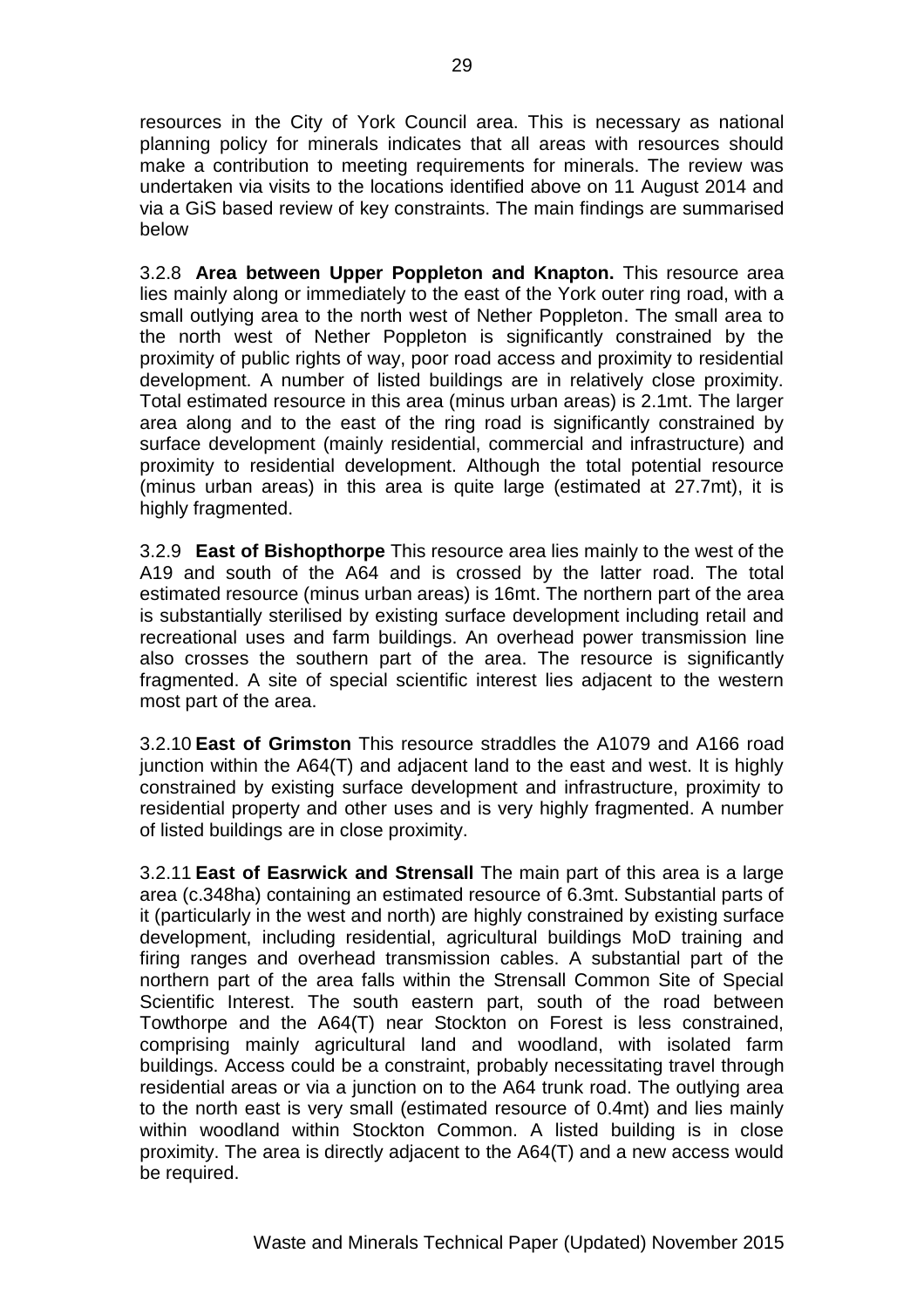3.2.12 **Summary and conclusion** This brief assessment suggests that resource areas identified through the BGS work have, in practice, only very limited potential for deliverability, primarily as a result of surface sterilisation, environmental constraints and access considerations. In particular it is considered that there is unlikely to be any realistic potential for delivery of a contribution to concreting sand and gravel requirements from within the City of York area.

3.2.13 Areas of resource with potential for use as building sand are geographically extensive to the north of the City of York (in addition to the area east of Earswick and Strensall discussed above) although sufficient geological information is not available for these. Some parts of these areas are generally less constrained than areas closer to the City. This suggests there may therefore be potential for delivery of an element of building sand supply from within the York area. However, the lack of detailed geological information relating to substantial parts of this resource and the current absence of any apparent interest by the minerals industry in bringing forward proposed allocations in these areas, suggests that the national policy requirement for all areas with resources to contribute to supply could best be addressed through inclusion of a criteria based policy in the Minerals and Waste Joint Plan. Such a policy could provide support in principle for development of building sand resources in the York are, subject to suitable proposals coming forward which meet identified criteria to ensure that any development would be sustainable.

#### **Brick clay**

3.2.14 Deposits of brick clays occur in the Heworth, Layerthorpe, Dringhouses and Acomb areas. They were formerly extensively worked for the manufacture of bricks as early as Roman times and throughout the  $19<sup>th</sup>$ and into the  $20<sup>th</sup>$  century. However, there has been no brick making industry in York for over 50 years.

#### **Coal**

3.2.15 Deep coal below 50 metres underlies much of the district. As noted above, the planning permission for the Selby Coalfield extended into the district and more recently a prospect area for deep coal mining, the North Ouse Prospect, was identified to the north of the city. This would require the development of a new deep coal mine and there is no record of any interest in taking forward such a proposal. There are no shallow coal resources capable of being worked by surface mining methods.

#### **Hydrocarbons**

3.2.16 A hydrocarbon exploration well was drilled at Wheldrake in 1973 but this was plugged and abandoned and there has been no recent interest in drilling in the district.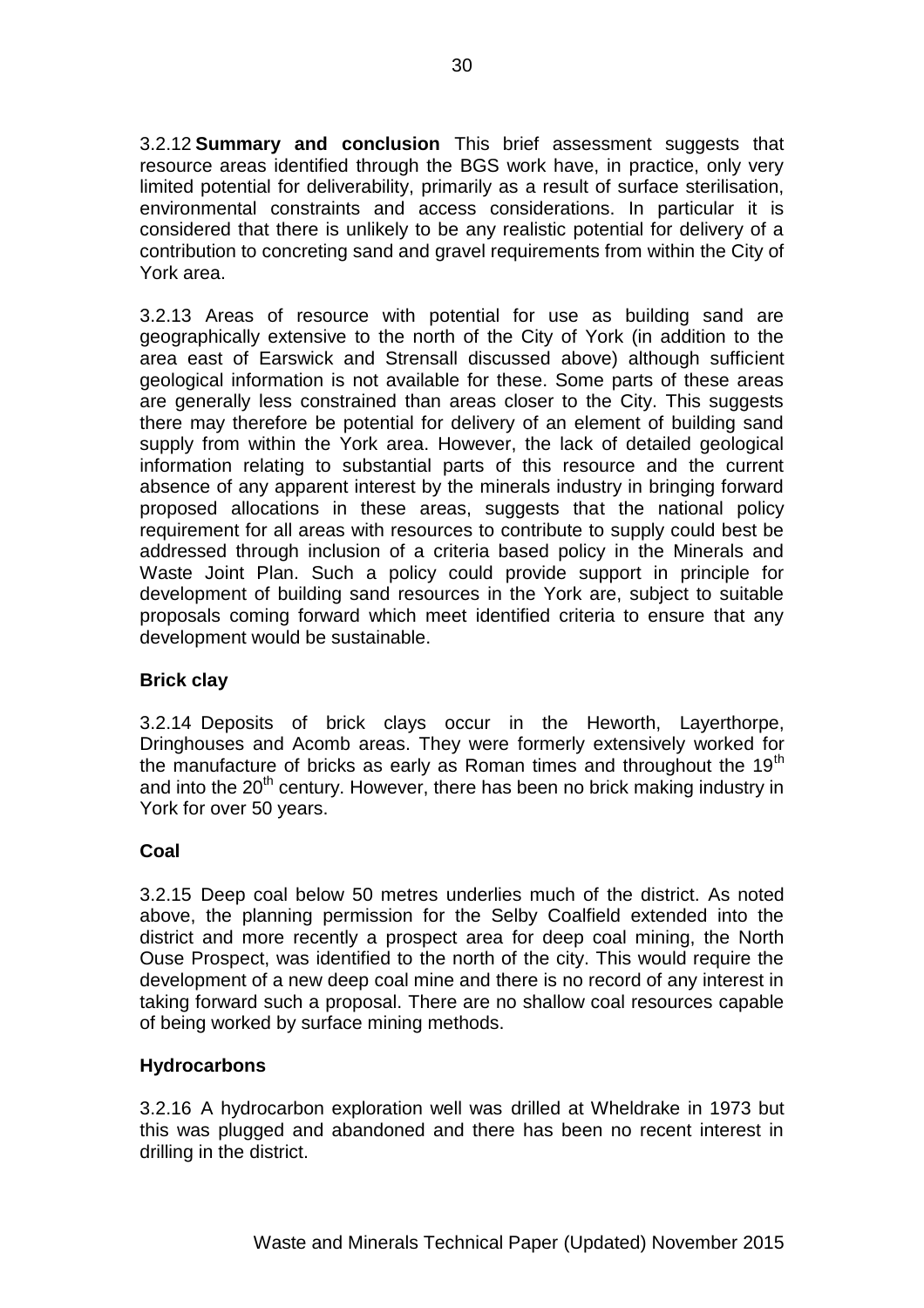#### **Coal-bed Methane**

3.2.17 Associated with the coal seams that underlie the district there is potential for extraction of coal-bed methane which is recognised in the NPPF as a potential source of energy. The Coal Authority has granted licenses for exploration in extensive areas in the west of the Council area and a smaller area on the eastern boundary. There are currently no commercially active sites in operation in the UK and exploration nationally is at a very early stage.

#### **Shale Gas**

3.2.18 The assessment of shale gas resources in the UK is in its infancy. A recent report 'The Carboniferous Bowland Shale gas study: geology and resource estimation' summarises the background geological knowledge and methodology that has enabled a preliminary in-place gas resource calculation to be undertaken for the Bowland-Hodder (Carboniferous) shale gas play across a large area of Central England, including the City of York area. The study has identified a large volume of gas in the shales beneath central England, but not enough is yet known to estimate a recovery factor, or to estimate potential reserves. There have been no enquiries for shale gas exploration in City of York.

#### **Conclusion**

3.2.19 Whilst there are mineral resources within and below the City of York, there are no current workings, nor has there been any working within the last 50 years. The potential for future working is considered in the next section of this technical paper.

#### **3.3 Future Mineral Requirements**

#### **Sand and Gravel**

3.3.1 The Local Aggregate Assessment (LAA) First Review for the North Yorkshire Sub-region:

(i) summarises available information on the supply of aggregate within, and movements of aggregates into and out of, the sub-region;

(ii) identifies a basis for establishing future requirements for aggregates from the region over the period to 2030;

(iii) summarises key issues which may impact on the supply of aggregates and identifies the extent to which it is likely that future supply requirements can be met; and

(iv) identifies a range of factors which may need to be considered in the preparation of minerals plans, addressed through co-ordination with other planning authorities, or may require on-going review.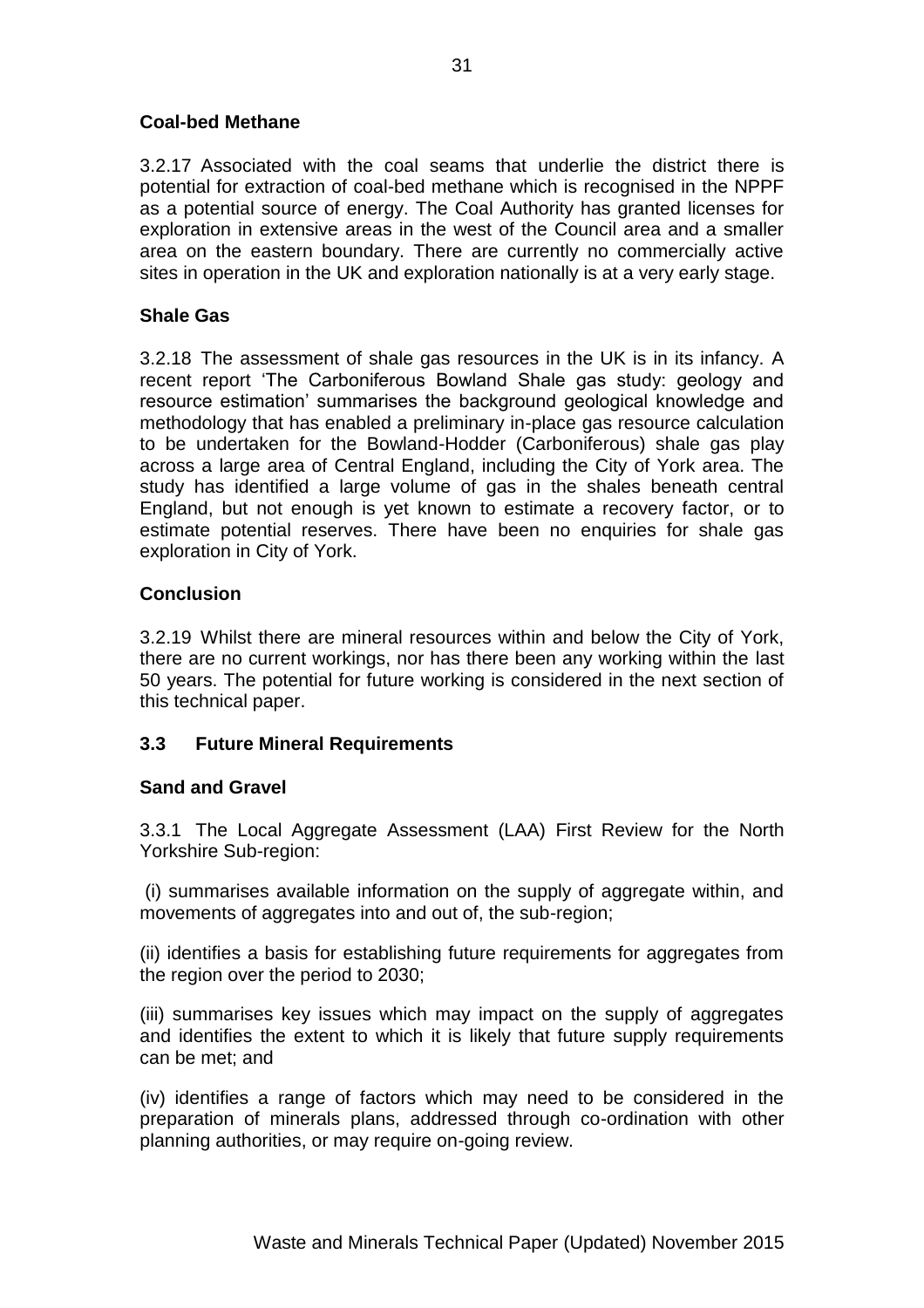#### **Sales**

3.3.2 Available information of the sales of primary land-won aggregates in the sub-region is summarized in the following table.

#### **Table 9: Historic sales of land-won aggregate by MPA and aggregate type 2002 – 2011**

Sand and Gravel (m. tonnes) Crushed Rock (m. Tonnes)

|      | <b>NYCC</b> | YD             | <b>NYM</b>     | <b>CYC</b>     | <b>NYCC</b> | YD <sup>*</sup> | $YD^{**}$ | <b>NYM</b>     | <b>CYC</b>     |
|------|-------------|----------------|----------------|----------------|-------------|-----------------|-----------|----------------|----------------|
| 2004 | 2.8         | $\overline{0}$ | $\overline{0}$ | $\overline{0}$ | 4.2         | 3.8             | 0.9       | 0.2            | $\overline{0}$ |
| 2005 | 2.8         | $\overline{0}$ | $\overline{0}$ | $\overline{0}$ | 3.9         | 4.0             | 1.1       | 0.1            | $\overline{0}$ |
| 2006 | 2.7         | $\overline{0}$ | $\mathbf 0$    | $\mathbf 0$    | 3.8         | 3.8             | 1.0       | 0.1            | $\overline{0}$ |
| 2007 | 2.7         | $\overline{0}$ | $\overline{0}$ | $\overline{0}$ | 4.3         | 4.0             | 1.0       | 0.1            | $\overline{0}$ |
| 2008 | 2.3         | $\overline{0}$ | $\mathbf 0$    | $\mathbf 0$    | 3.8         | 3.8             | 1.0       | $\overline{0}$ | $\overline{0}$ |
| 2009 | 1.7         | $\overline{0}$ | $\overline{0}$ | $\overline{0}$ | 2.6         | 2.6             | 0.9       | $\overline{0}$ | $\overline{0}$ |
| 2010 | 1.6         | $\overline{0}$ | $\overline{0}$ | $\overline{0}$ | 2.9         | 2.6             | 0.8       | $\overline{0}$ | $\overline{0}$ |
| 2011 | 1.7         | $\overline{0}$ | $\overline{0}$ | $\overline{0}$ | 1.9         | 2.6             | 0.9       | $\overline{0}$ | $\overline{0}$ |
| 2012 | 1.6         | $\overline{0}$ | $\overline{0}$ | $\overline{0}$ | 2.4         | 2.6             | 0.8       | $\overline{0}$ | $\overline{0}$ |
| 2013 | 1.5         | $\overline{0}$ | $\overline{0}$ | $\overline{0}$ | 2.8         | 2.9             | 0.8       | $\mathbf 0$    | $\overline{0}$ |
| Av   | 2.1         | $\overline{0}$ | $\overline{0}$ | $\mathbf 0$    | 3.3         | 3.3             | 0.9       | $\mathbf 0$    | $\overline{0}$ |

\*Limestone and High psv Aggregate \*\* High psv Aggregate only

Source: Local Aggregate Assessment First Review for the North Yorkshire Sub-region. February 2015

#### **Marine Aggregates**

3.3.3 Data on sales of marine aggregate into the sub-region are not available on a year by year basis, although some data on consumption of marine sand and gravel for the Yorkshire and Humber region has been published by the British Geological Survey and is shown in Table 10 below.

#### **Table 10: Consumption of marine aggregate in Yorkshire and Humber 2002 – 2011 (tonnes)**

| 2002 | 277,000 | 2008 | 322,000 |
|------|---------|------|---------|
| 2003 | 300,000 | 2009 | 322,000 |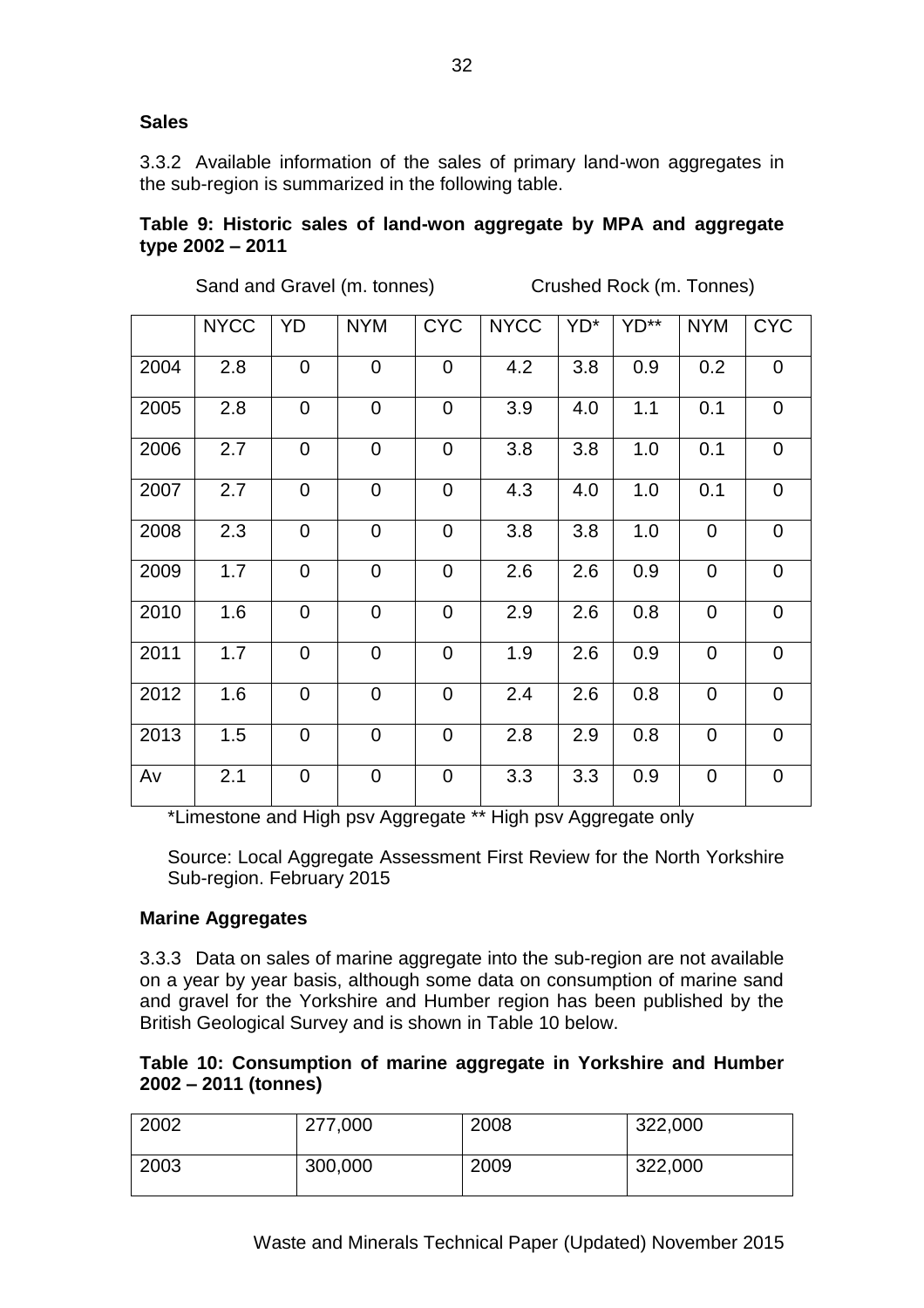| 2004 | 277,000 | 2010 | 234,000 |
|------|---------|------|---------|
| 2005 | 277,000 | 2011 | 234,000 |
| 2006 | 322,000 | 2012 | 234,000 |
| 2007 | 322,000 | 2013 | 234,000 |
| 2008 | 322,000 |      |         |

Source: Local Aggregate Assessment First Review for the North Yorkshire Sub-region. February 2015

3.3.4 The Crown Estate estimated that the Humber dredging region had reserves of 13.8mt of marine aggregate in 2012. Information published by the Crown Estate for 2013 indicates that in the Humber Region 4.8mtpa of marine aggregate is currently permitted for extraction with around 2.1mt actually dredged in 2013. It is also noted that wharf infrastructure in the Region is well established and can cope with the tonnage currently delivered and any future tonnage uplift although a number of constraints to increasing supply of marine aggregates via the Humber were identified in a recent study commissioned by the Mineral Planning Authorities in the Yorkshire and Humber area.

3.3.5 The LAA therefore concludes that whilst the current contribution from marine aggregate to overall supply within the North Yorkshire sub-region is relatively small, there is potential for this to be maintained and increased. The study commissioned by the MPAs identified potential for a significant increase in supply of marine sand and gravel into the Yorkshire and Humber region. The LAA states that 'should such a scenario occur it may impact on the scale of future requirements for land won aggregate from the North Yorkshire subregion in the mid to longer term. However it is considered reasonable to assume at this stage that the proportion of overall supply in both the Yorkshire and Humber region and the North Yorkshire sub-region will remain broadly static, or only increase relatively slightly, in the short term. Safeguarding of relevant infrastructure in line with national policy will be important in helping to support supply capability in future' (paragraph 106).

#### **Demand**

3.3.6 There is relatively little published detailed information on the destination of sales of sand and gravel produced in North Yorkshire. The most recent published data, for 2009, indicates that about one-third was exported to the North East region, about a quarter exported to other parts of the Yorkshire and Humber Region and the remainder sold within the County (see Figure 1)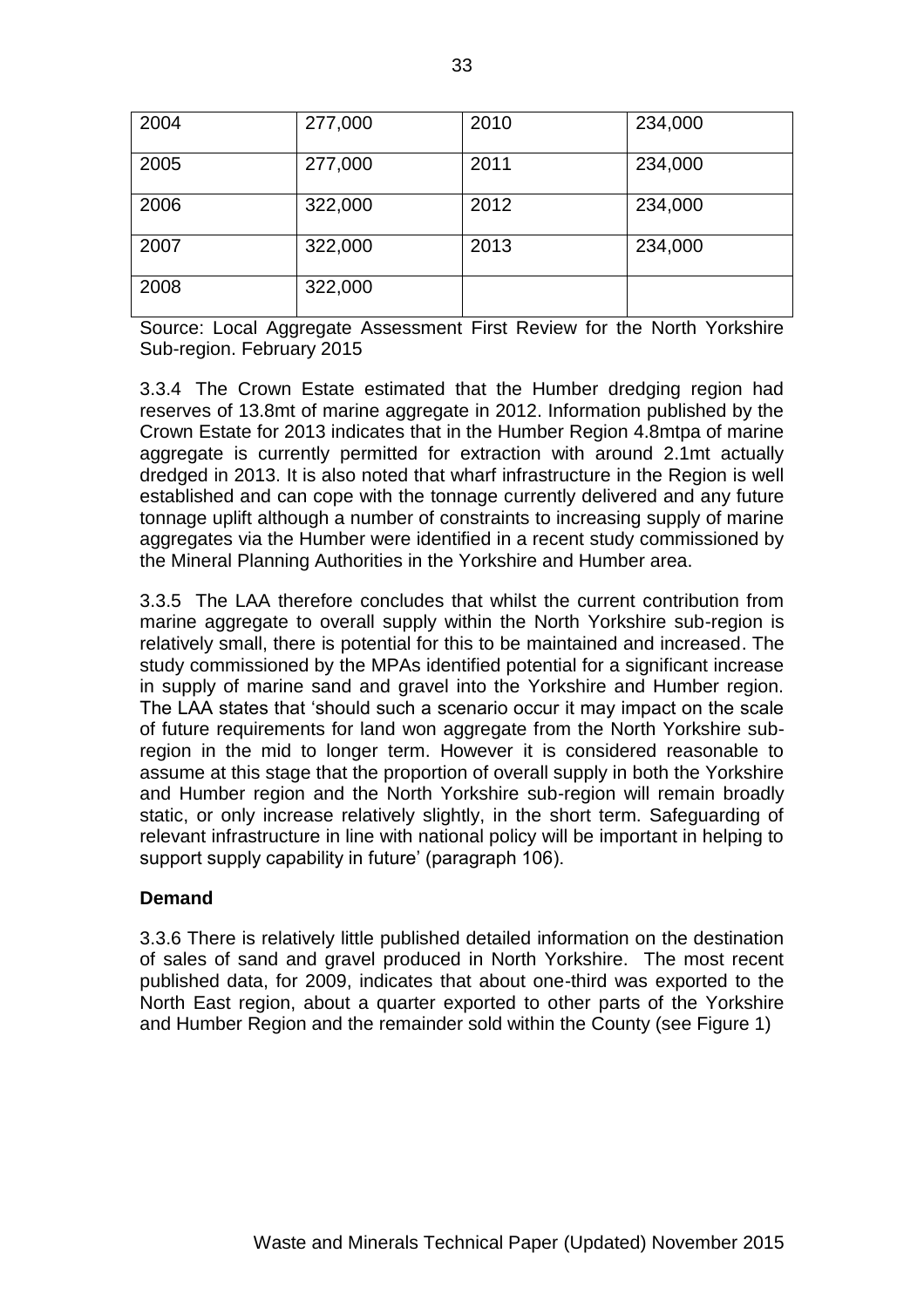

**Figure 1: Destinations for sand and Gravel production in North Yorkshire**

Source: North Yorkshire County Council

#### **Policy and Apportionment**

3.3.7 As stated in paragraphs 3.1.8 and 3.1.9 guidelines for aggregates supply in England have been published by central Government and have provided a basis for the identification of future requirements for aggregate minerals at the national and regional levels, as part of a managed system of aggregates supply. The most recent figures were published in the National and Regional Guidelines for Aggregate Supply in England 2005-2020, published in June 2009 and these Guidelines remain extant. The key Regional guideline figures are reproduced in Table 11 below. The table also shows for comparison purposes figures from the previous Guidelines issued in 2003 which covered the period 2001-2016, as these provided the basis for the sub-regional apportionment contained in the former RSS. As the RSS has now been revoked its apportionment figures no longer have any planning status.

| Source                 | 2005-2020 (million<br>tonnes) | 2001-2016 (million<br>tonnes) |
|------------------------|-------------------------------|-------------------------------|
| Land-won sand & gravel | 78                            | 73                            |
| Land-won crushed rock  | 212                           | 220                           |
| Marine sand & gravel   | 5                             | 3                             |
| Alternative materials  | 133                           | 128                           |
| Net imports to England | 3                             |                               |

|  | Table 11: Apportionment to Yorkshire and Humber Region |
|--|--------------------------------------------------------|
|--|--------------------------------------------------------|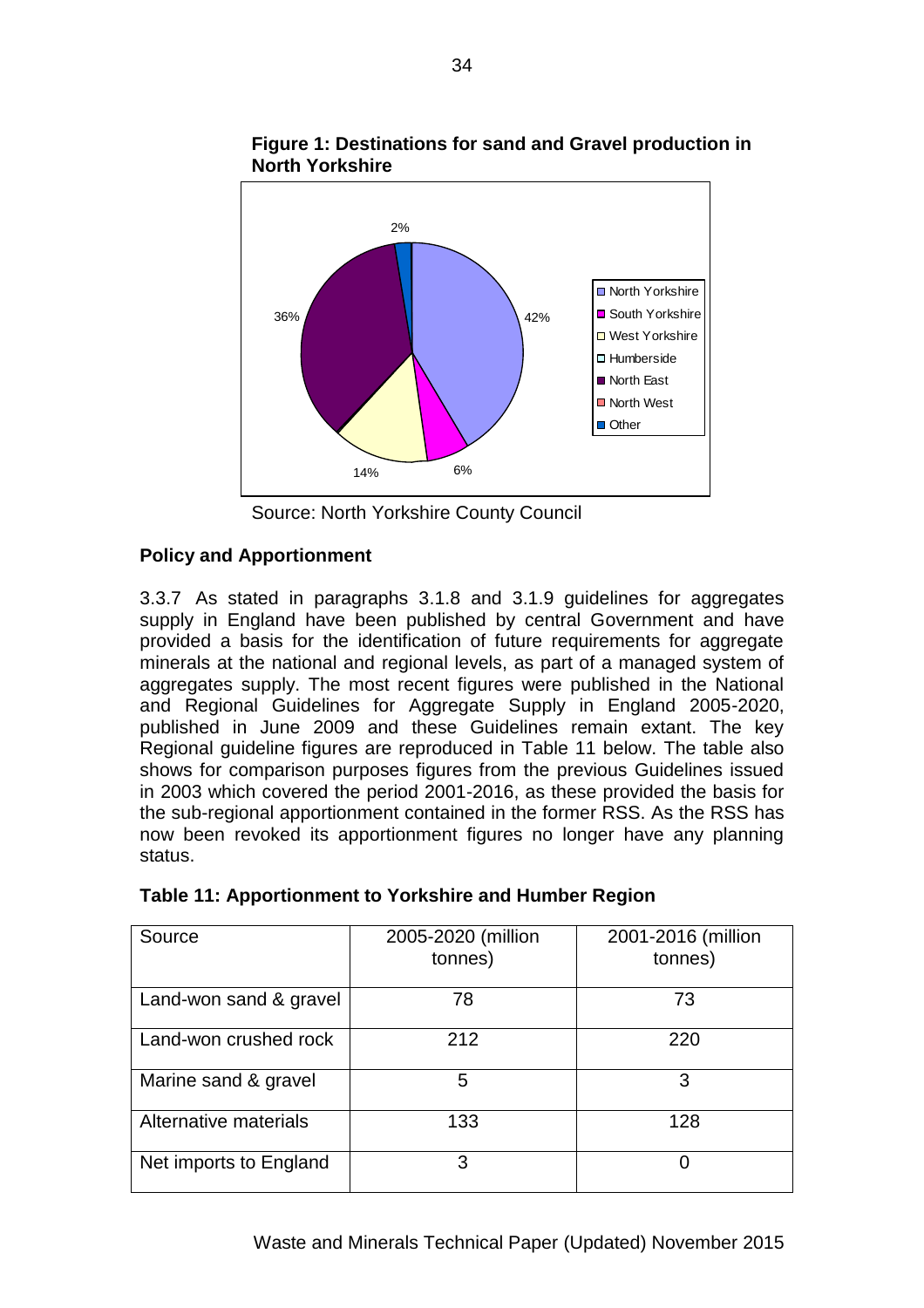Source: CLG. National and regional guidelines for aggregates provision in England. 2003 and 2009.

3.3.8 National planning guidance on LAAs published in March 2014, indicates that the two main roles of the Guidelines are to: (1) provide an indication of the total amount of aggregate provision that the MPAs, collectively within each Aggregate Working party, should aim to provide; and (2) provide individual MPAs, where they are having difficulty in obtaining data, with some understanding or context of the overall demand and possible sources that might be available in their Aggregate working party area. This Guidance reflects the policy approach in the NPPF, which states that MPAs should still take into account published National and Sub-national Guidelines on future provision which should be used as a guideline when planning for the future demand for and supply of aggregates.

3.3.9 The 2009 Guidelines have not yet been subject to apportionment in the Yorkshire and Humber area. In 2010 the Yorkshire and Humber RAWP advised that the apportionment contained in the former RSS was substantially out of date and should no longer be used. It is therefore not an appropriate basis for future planning. The approach taken in the LAA is to use the 2009 Guidelines as an indicator against which any other sources of information about possible future requirements can be compared. The NPPF recommended using 10 years average sales as an initial basis for future apportionment exercises. It is also advised that average sales over the previous 3 years should be examined in particular to identify the general trend of demand, as part of consideration of whether supply should be increased.

3.3.10 The LAA notes that over the 3 year period 2011-2013, sales of both crushed rock and sand and gravel in North Yorkshire have been significantly below the 10 year average, i.e. 2.9 and 1.6m tonnes respectively, compared to 3.3 and 2.1m tonnes respectively for the 10 year average. It concludes that it is very unlikely that sales will increase to the 10-year average levels in the short-term although there is less certainty about the longer term trend in demand.

#### **Future Requirements**

3.3.11 The LAA utilizes a demand forecast approach based on forecast house building requirements to assess future requirements for sand and gravel. For crushed rock it looks at a range of methods including historic sales averages and uses a pragmatic approach of a mid-point between the various approaches considered, to assess future requirements. It accepts that special policy considerations exist in the National Parks. The implications of this for future supply requirements, taking into account permitted reserves at the end of 2014, are that around 42m. tonnes of sand and gravel and 60m. tonnes of crushed rock will be required from North Yorkshire for the period 2015-2030. This is then compared with current reserve figures (taking into account reserves of crushed rock in the Yorkshire Dales National Park) to identify potential shortfalls in supply. The conclusion is that for crushed rock overall there are adequate reserves overall with permission to ensure adequate supply though to 2030 but that further reserves of Magnesian Limestone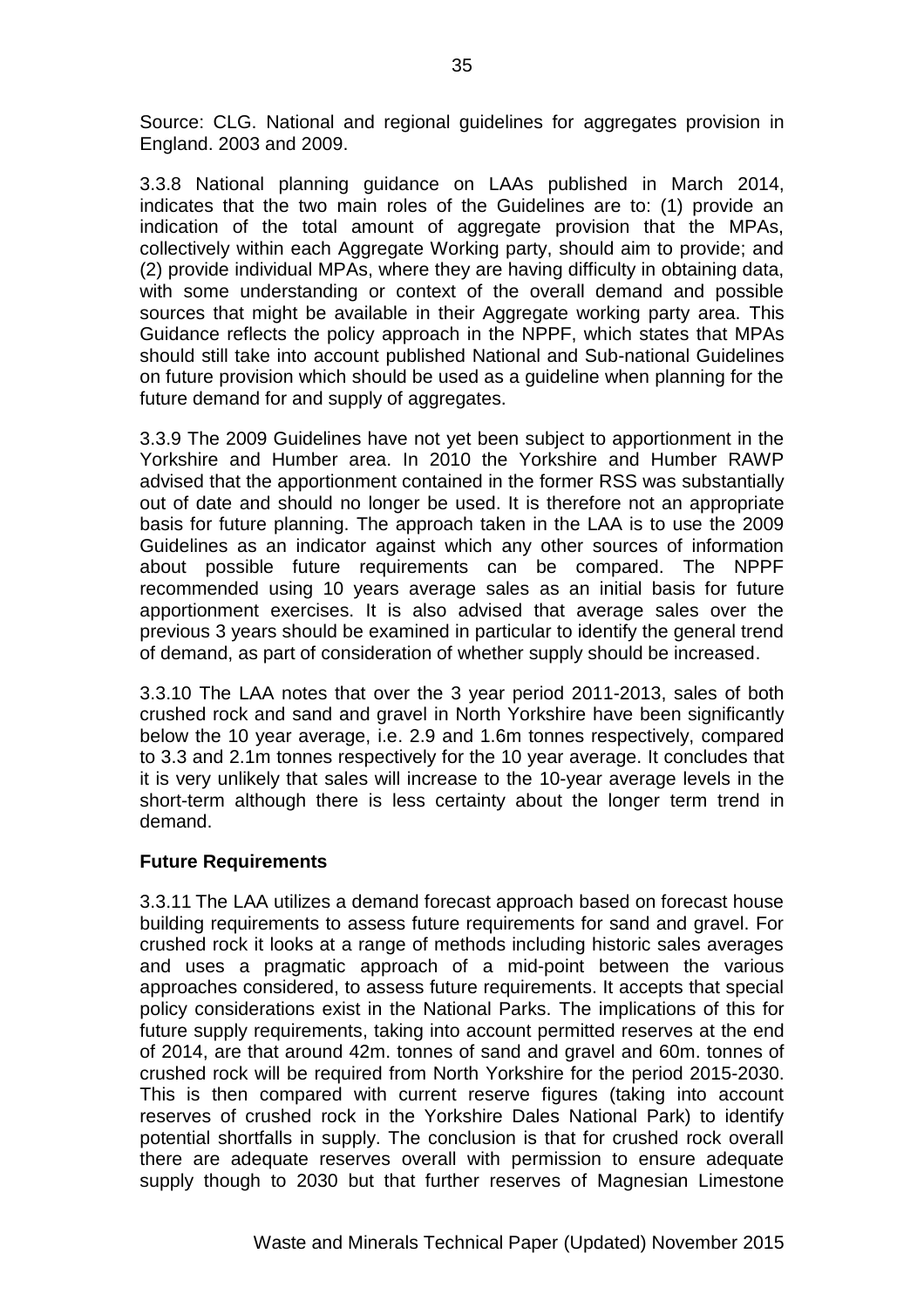amounting to 5.2 m. tonnes would need to be made available to ensure an adequate and steady supply over the period to 2030. For concreting sand and gravel and building sand it is concluded that additional reserves would also need to be made available amounting to 20.7m. tonnes.

3.3.12 It is anticipated that the large majority of the 20.7m. tonnes shortfall (at the end of 2014) would need to be sourced from the North Yorkshire County Council area, primarily for geological reasons, although it is also considered that there is some potential for an increase in supply from marine dredged sources in the medium and longer term. The LAA notes that at the end of 2014 a number of planning applications were awaiting determination which could, if permitted, reduce the size of any shortfall.

3.3.13 With regard to the contribution which production from sites within City of York might make, as noted earlier in this technical paper, the LAA states in paragraph 94 that 'the potential for supply from the City of York is also likely to be very limited, particularly for concreting quality sand and gravel'. The LAA notes that there ha not been any apparent interest from the minerals industry in the development of resources within York.

#### **Conclusions**

3.3.14 The key conclusions from the LAA First Review are as follows.

(i) Currently all aggregates produced in the sub-region are from the North Yorkshire County Council and Yorkshire Dales National Park areas, with no production from the City of York and North York Moors National Park areas.

(ii) Aggregates supplied from the sub-region are of significance at a regional level and beyond.

(iii) Although there has been a decline in production over the past few years, in response to economic conditions, the strategic significance of aggregate supply from the sub-region is likely to remain high and may increase, particularly for concreting sand and gravel.

(iv) The LAA suggests future provision for sand and gravel at an overall annual rate equivalent to 2.62mt and for crushed rock at an annual rate of 3.75mt for the period 2014 to 2030 for the North Yorkshire County Council, City of York Council and North York Moors National Park Authority minerals plan area. These levels are around 25% and 16% higher respectively than that derived using 10 year average sales.

(v) Unless new permissions are granted, and if recent levels of sales are maintained, there is potential for reserves of high PSV aggregate in the North Yorkshire Dales National Park to be significantly reduced in the mid term.

(vi) There is potential for shortfall in supply of sand and gravel and Magnesian Limestone in the mid term in the absence of release of further reserves.

(vii) Unless new permissions are granted, and if recent levels of sales are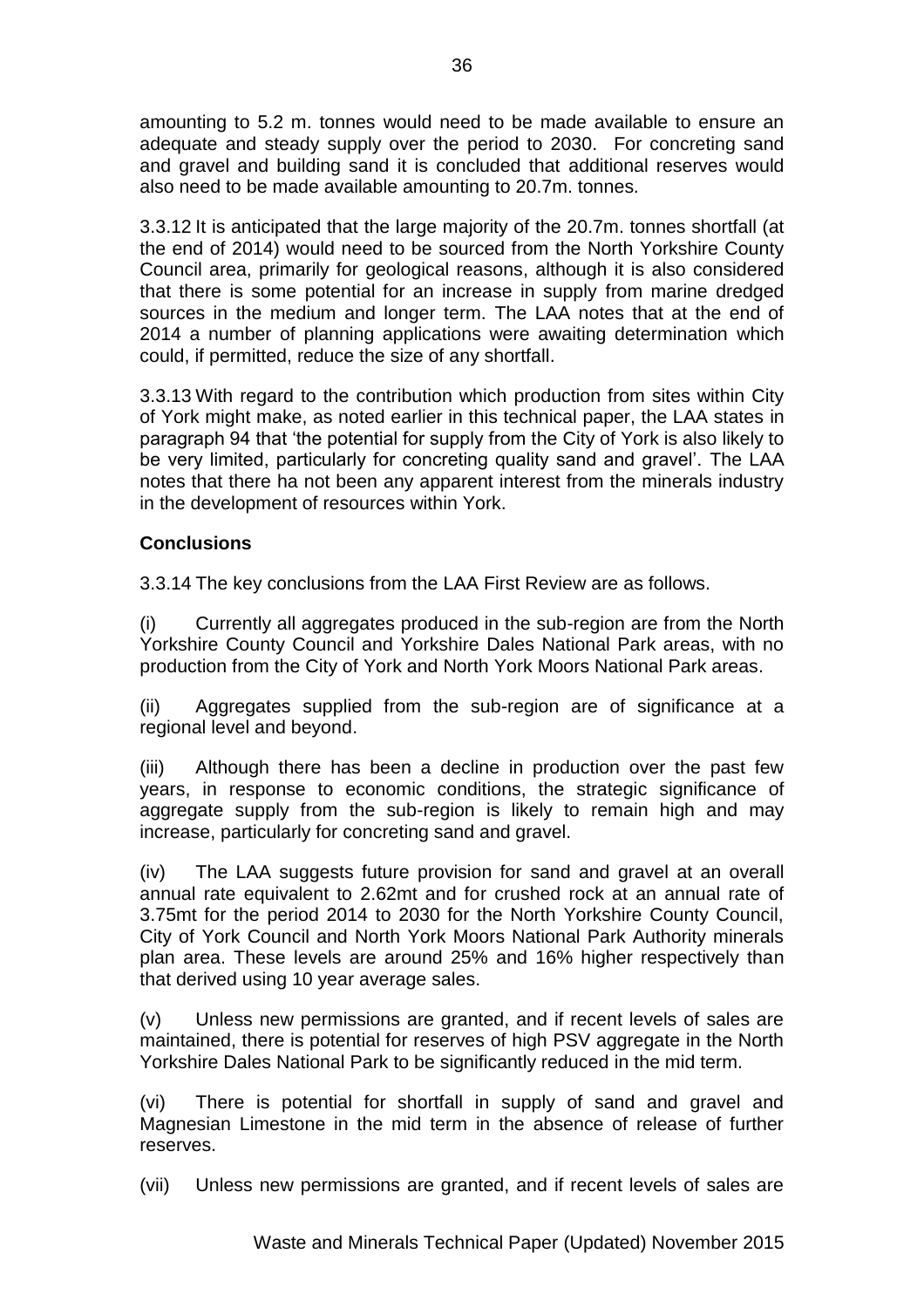maintained, there is potential for reserves of high PSV aggregate to be significantly reduced in the mid term.

(viii) There is no expectation of a substantial near term shift in the overall balance of supply from the main sources of aggregate produced in the subregion (i.e. crushed rock, land won sand and gravel and secondary and recycled aggregate) although a number of factors, discussed further in the LAA, have been identified which could impact on this in the mid to long term.

(ix) A range of factors including matters relating to resource distribution and the presence of substantial areas of National Park and other important designations are likely to place increasing constraints on the supply of aggregates in the longer term.

(x) A number of significant cross-boundary movements of aggregate to/from other areas have been identified which should be considered further through preparation of local minerals plans; and

(xi) A number of matters relating to aggregate supply and demand have been identified which should be kept under review through future updates to the LAA.

#### **Brick Clay**

3.3.15 Brick is a traditional building material within City of York and it is likely that there will continue to be a demand for bricks for new building and refurbishing existing buildings throughout the plan period. As pointed out in paragraph 3.2.4 there has been no brick making industry in York for over 50 years.

3.3.16 The NPPF states that mineral planning authorities (MPAs) should plan for a steady and adequate supply of industrial minerals by co-operating with neighbouring authorities and for brick clay, providing a stock of permitted reserves of at least 25 years supply. There has been no interest expressed by mineral operators during the preparation of the Local Plan (or the Core Strategy) in the extraction of brick clay and with no recent extraction it is considered highly unlikely that there will be any requirement from the City of York area during the plan period.

#### **Coal**

3.3.17 As stated in paragraph 3.2.4 whilst it is known that deep coal resources underlie much of the City of York area there has been no recent interest expressed by the industry in working. The NPPF does not require MPAs to make provision for energy minerals in their local plans but states that MPAs should indicate any areas where coal extraction and the disposal of colliery spoil may be acceptable. It is considered highly unlikely that there will be any requirement from the City of York area during the plan period.

#### **Hydrocarbons**

3.3.18 The NPPF states that MPAs should distinguish between the three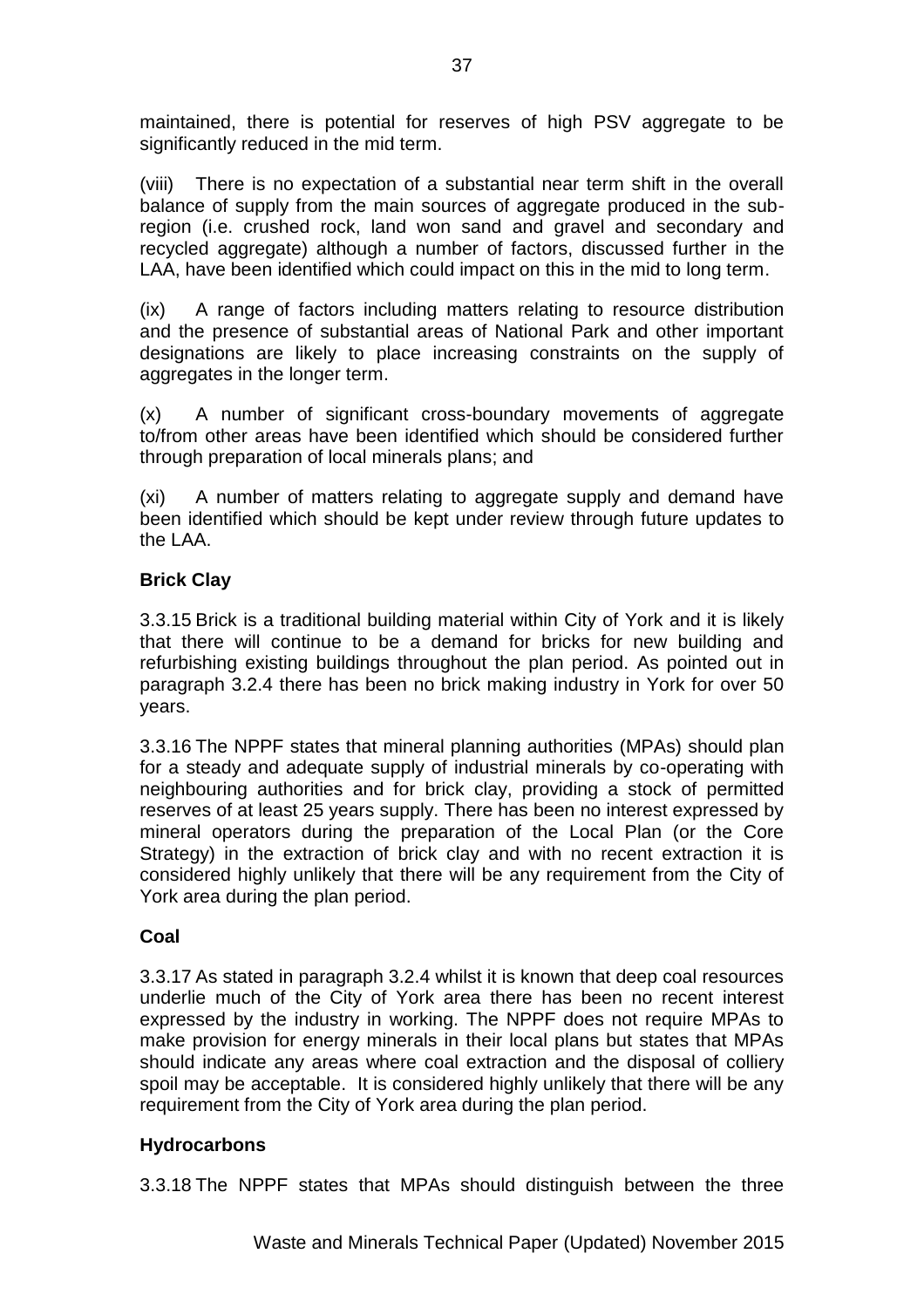phases of development when planning for on-shore oil and gas development and address constraints on production and processing within areas that are licensed for exploration or production. Although there has been no proven existence of resources or licences, current and proposed PEDL areas extend into the City of York area. There are no grounds to differentiate between York and the remainder of the Joint Plan area in relation to hydrocarbons It is not considered that these requirements apply in the City of York area where there has been no proven existence of resources or licenses.

#### **Coal-bed Methane**

3.3.19 As stated in paragraph 3.2.4 the Coal Authority has granted licenses for exploration in extensive areas in the west of the Council area and a smaller area on the eastern boundary. The NPPF states that MPAs should encourage the capture and use of methane from coal mines in active and abandoned coalfield areas. An exploration well has been drilled in York but further activity has not been pursued.

#### **Shale gas**

3.3.20 As stated in paragraph 3.2.4 a recent study has identified a large volume of gas in the shales beneath central England, but not enough is yet known to estimate a recovery factor, nor to estimate potential reserves. There have been no enquiries for shale gas exploration in City of York.